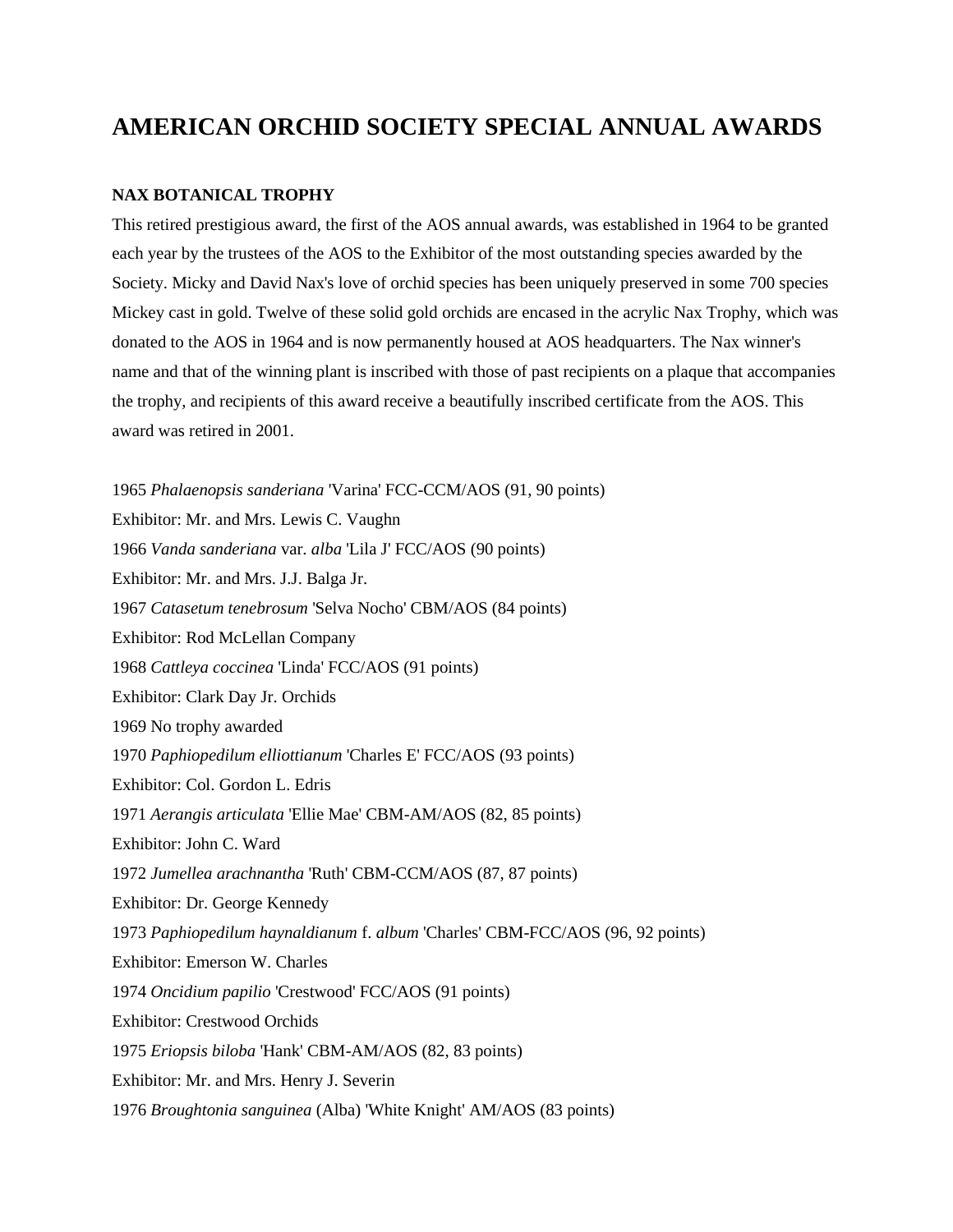| <b>Exhibitor: Gene Moss</b>                                                           |
|---------------------------------------------------------------------------------------|
| 1977 Peristeria lindenii 'Elise' CBM-AM/AOS (86, 85 points)                           |
| Exhibitor: Dr. and Mrs. William E. White                                              |
| 1978 Huntleya meleagris 'Orchidglade' AM/AOS (82 points)                              |
| Exhibitor: Jones and Scully, Inc.                                                     |
| 1979 Paphiopedilum godefroyae 'Barbara' AM/AOS (84 points)                            |
| Exhibitor: L. A. Wiklund                                                              |
| 1980 Paphiopedilum elliottianum 'Penn Valley' FCC/AOS (90 points)                     |
| Exhibitor: Dr. and Mrs. William W. Wilson                                             |
| 1981 Cattleya granulosa 'Verapaz' HCC/AOC (75 points)                                 |
| Exhibitor: May and Craig Orchids                                                      |
| 1982 Calanthe rosea 'Anne' AM/AOS (82 points)                                         |
| Exhibitor: Jim Russell                                                                |
| 1983 Paphiopedilum armeniacum 'Number One Son' FCC/AOS (92 points)                    |
| Exhibitor: Paphanatics, unLtd.                                                        |
| 1984 Masdevallia decumana 'J & L' CHM/AOS (85 points)                                 |
| Exhibitor: J & L Orchids                                                              |
| 1985 Gomesa forbesii 'Lorenz Marsh' AM/AOS (82 points)                                |
| Exhibitor: Dr. Robert Marsh                                                           |
| 1986 Pescatoria coelestis 'Martha Posada' FCC-CCM/AOS (90, 88 points)                 |
| Exhibitor: Martha Posada de Robledo                                                   |
| 1987 Phragmipedium besseae 'San Carlos' AM/AOS (81 points)                            |
| Exhibitor: Kay Rinaman                                                                |
| 1988 Cattleya harrisoniana 'Streeter's Choice' FCC/AOS (90 points)                    |
| Exhibitor: Dr. Robert Streeter                                                        |
| 1989 Phalaenopsis lobbii 'Crestwood' CCM/AOS (83 points)                              |
| <b>Exhibitor: Crestwood Orchids</b>                                                   |
| 1990 Masdevallia yungasensis subsp. calocodon 'Peppermint' AM-CCM/AOS (80, 85 points) |
| <b>Exhibitor: Harry Evans</b>                                                         |
| 1991 Laelia anceps 'Queen of the Valley' AM/AOS (87 points)                           |
| Exhibitor: Mr. and Mrs. Steven Christoffersen                                         |
| 1992 Capanemia superflua 'Dolores' CCM/AOS (88 points)                                |
| <b>Exhibitor: Jack Brechtelsbauer</b>                                                 |
| 1993 Grobya amherstiae 'Dianne' HCC/AOS (77 points)                                   |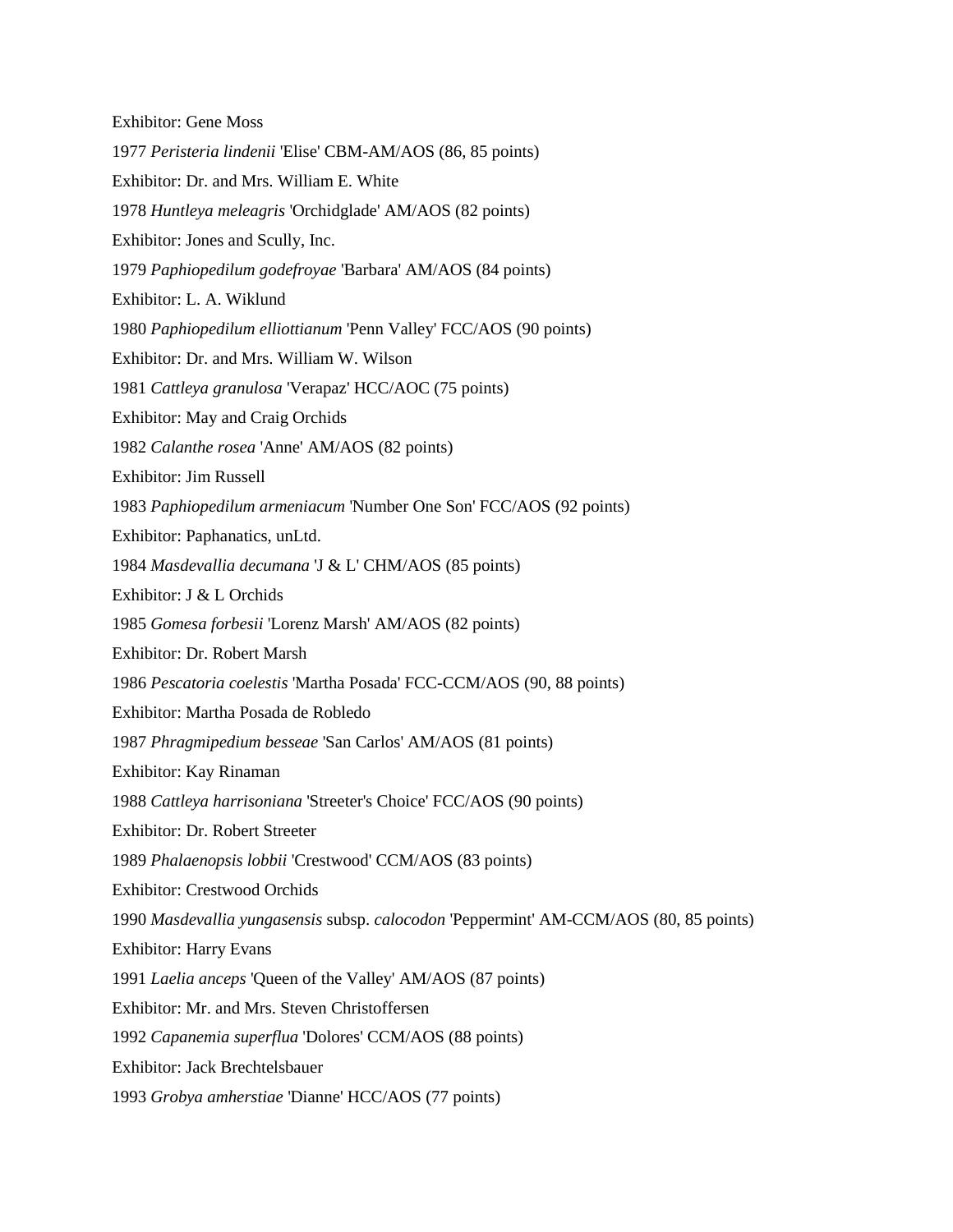Exhibitor: Dianne Yarwood 1994 *Gomesa echinata* 'Suzanne' CCM/AOS (92 points) Exhibitor: Glen Decker 1995 *Bulbophyllum bicolor* 'D&B' CHM/AOS (80 points) Exhibitor: Bill Thoms 1996 *Habenaria carnea* 'Orchid Man' CCM/AOS (84 points) Exhibitor: Joe and Jen Palermo 1997 *Dracula simia* 'Racha' HCC-CCM/AOS (78 points, 87 points) Exhibitor: Steven Beckendorf 1998 *Bulbophyllum lemniscatoides* 'Wappingers Falls' CBR/AOS Exhibitor: Greg and Janet Martin 1999 *Galeandra greenwoodiana* 'Orchid Art' CHM/AOS (84 points) Exhibitor: Jason Ong 2000 *Bulbophyllum ericssonii* 'Odoriferously Magnifico' CHM/AOS (84 points) Exhibitor: Ms. Ralph Levy Jr. 2001 *Bulbophyllum plumatum* 'Williamsburg' HCC/AOS (79 points) Exhibitor: Christine Chowning

#### **THE ANN AND PHIL JESUP BOTANICAL TROPHY (6.2.11.1)**

The Ann and Phil Jesup Botanical Trophy is a trophy awarded to the grower of the orchid species plant which is regarded as the most outstanding orchid species awarded during the previous calendar year. The award was established in 2002 and endowed by donations to honor Ann and Phil Jesup.

2002 *Bulbophyllum lobbii* subsp. *breviflorum* 'Pepe Le Pu' HCC/AOS (78 points) Exhibitor: Richard Wagner 2003 *Catasetum denticulatum* 'Sunset Valley Orchids' AM/AOS (80 points) Exhibitor: Fred Clarke 2004 *Cycnoches cooperi* 'JEM's Select Dark' AM/AOS (80 points) Exhibitor: JEM Orchids 2005 *Cynorkis angustipetala* 'Mello Spirit' AM/AOS (82 points) Exhibitor: David Mellard & Sal Marino 2006 *Cattleya percivaliana* 'Alberts' CCM/AOS (84 points) Exhibitor: Matthaei Botanical Gardens and Nichols Arboretum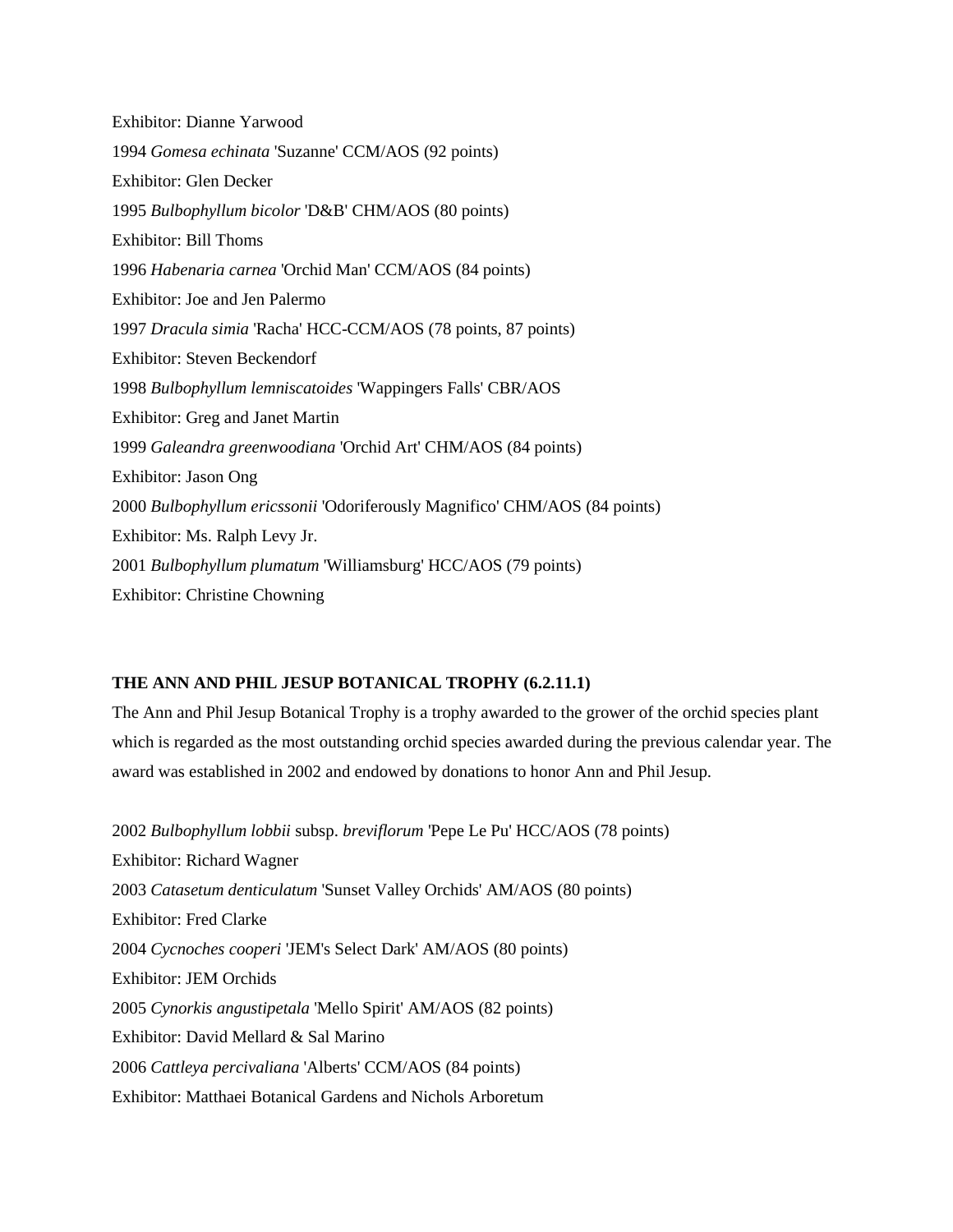| 2007 Lepanthes telipogoniflora 'Solar Place' AM/AOS (81 points)          |
|--------------------------------------------------------------------------|
| Exhibitor: Tom Etheridge & Luanne Rolly Etheridge                        |
| 2008 Embreea rodrigasiana var. herrenhusana 'Castle' FCC/AOS (90 points) |
| Exhibitor: Smithsonian Institute                                         |
| 2009 Mystacidium capense 'Carrie Chu' FCC/AOS (92 points)                |
| <b>Exhibitor: Don Brown</b>                                              |
| 2010 Dendrobium cuthbertsonii 'Christopher John' CCE/AOS (94 points)     |
| <b>Exhibitor: Steven Beckendorf</b>                                      |
| 2011 Dendrobium lindleyi 'Michael Zeplin's Honey' CCE/AOS (93 points)    |
| Exhibitor: Michael Zeplin                                                |
| 2012 Cyrtochilum macranthum 'Rustic Perfection' FCC/AOS (91 points)      |
| Exhibitor: Howard Liebman, M.D.                                          |
| 2013 Cypripedium macranthos 'Tex Meacham' CHM/AOS (85 points)            |
| <b>Exhibitor: Steven Meacham</b>                                         |
| 2014 Cattleya percivaliana 'Xavier' CCE/AOS (97 points)                  |
| <b>Exhibitor: Jeff Morris</b>                                            |
| 2015 Pescatoria coelestis 'San Isidro' FCC-CCE/AOS (94-90 points)        |
| Exhibitor: Daniel Piedrahita                                             |
| 2016 Dendrochilum wenzelii 'Amy' CCE/AOS (98 points)                     |
| <b>Exhibitor: Doug Kubo</b>                                              |
| 2017 Bulbophyllum cruentum 'Raise the Red Lantern' AM/AOS (85 points)    |
| Exhibitor: Jeff Tyler                                                    |
| 2018 Ophrys speculum subsp. speculum 'Jim' AM/AOS (81 points)            |
| Exhibitor: Jim Pyrzynski                                                 |
| 2019 Bulbophyllum dhaninivatii 'Sue's Royal Tassels' CHM/AOS (81 points) |
| Exhibitor: Chuck & Sue Andersen                                          |
| 2020 Rhynchostylis gigantea 'Crownfox Confetti' FCC/AOS (92 points)      |
| Exhibitor: R. F. Orchids, Inc.                                           |
|                                                                          |

## **THE BUTTERWORTH PRIZE (6.2.11.2)**

The Butterworth Prize is given to the grower of the orchid plant, either species or hybrid, which is regarded as the most outstanding example of orchid culture to have been awarded a Certificate of Cultural Excellence or Certificate of Cultural Merit during the preceding calendar year. This, the first of the AOS' permanently endowed awards, was provided in l966 through the gift to the AOS from Mrs. Rachel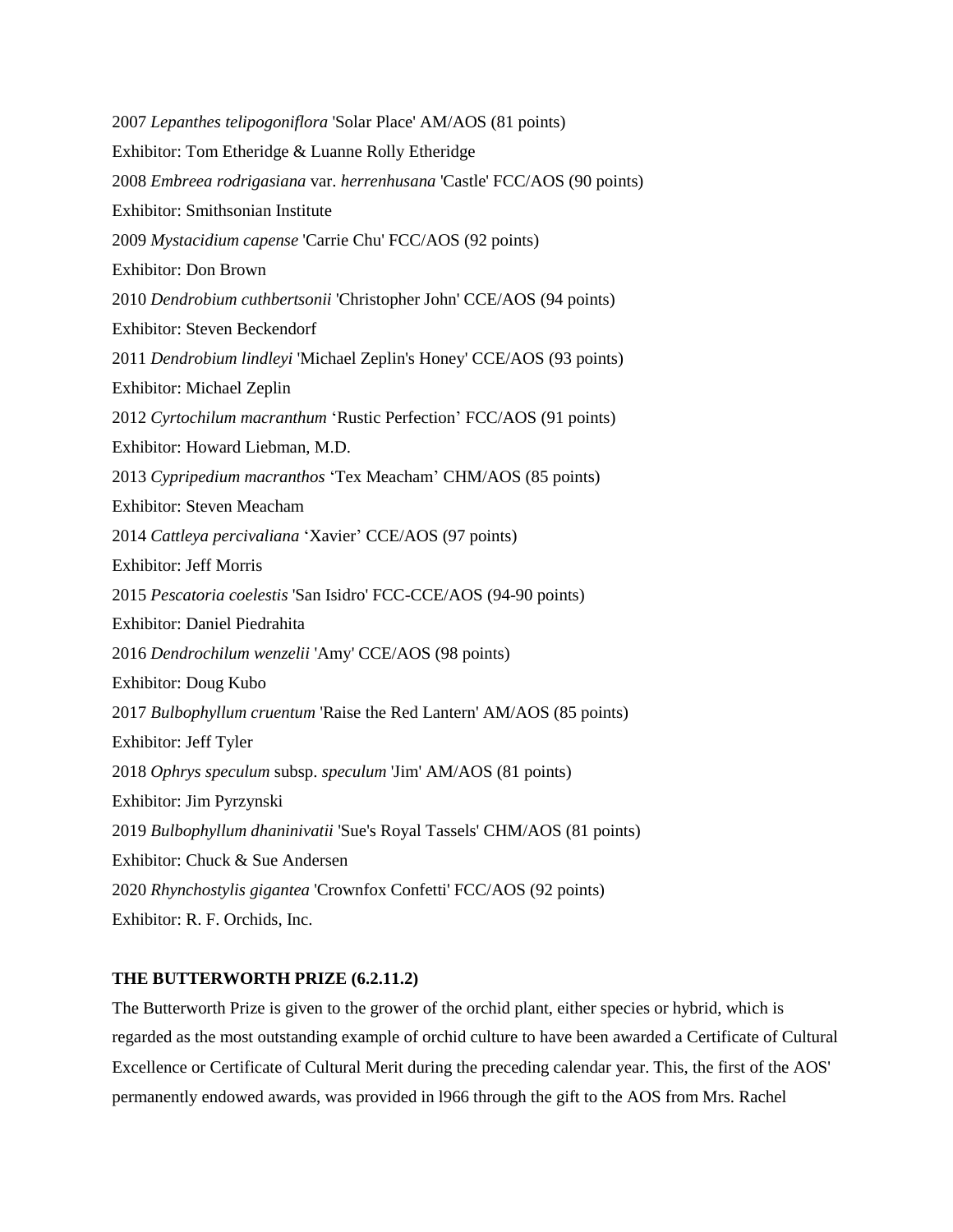Butterworth Dietz in memory of her parents, John and Nancy Butterworth, and of George Butterworth, past president of the AOS.

1965 *Phalaenopsis lueddemanniana* var. *hieroglyphica* 'Brecht' CCM/AOS (80 points) Exhibitor: Paul Brecht Orchid Company 1966 *Paphiopedilum niveum* 'Sukhakul of Bangkrabue' AM-CCM/AOS (86, 91 points) Exhibitor: Mr. and Mrs. Singkala Tongyai 1967 *Brassavola nodosa* 'Clearwater' CCM/AOS (91 points) Exhibitor: Mr. and Mrs. Arthur Spencer 1968 *Epidendrum endresii* 'Fox Den' CCM/AOS (93 points) Exhibitor: Mr. and Mrs. H. Phillips Jesup 1969 No award given 1970 *Miltonia* Bert Field 'Riopelle' AM-CCM/AOS (82, 85 points) Exhibitor: Mr. and Mrs. James H. Riopelle 1971 *Rhynchostylis retusa* 'Bellaire' CCM/AOS (84 points) Exhibitor: Dr. C. K. Youngkin 1972 *Rossioglossum schliperianum* (Pachecoi) 'Oso Grande' CCM/AOS (96 points) Exhibitor: The Orchid House 1973 *Capanemia superflua* 'Edmar' AM-CCM/AOS (87, 91 points) Exhibitor: Dr. and Mrs. Edward S. Brown 1974 *Lycaste saccata* 'Nashville' CBM-CCM/AOS (89, 93 points) Exhibitor: Alvin Bolt 1975 *Cattleya coccinea* 'Sackett' CCM/AOS (96 points) Exhibitor: Mr. and Mrs. Joseph Sackett 1976 *Rhynchostylis retusa* 'Bellaire' CCM/AOS (92 points) Exhibitor: Dr. C.K. Youngkin 1977 *Paphiopedilum rothschildianum* 'Charles Edwards' CCE/AOS (91 points) Exhibitor: Harry Stage and Bert Logsdon 1978 *Masdevallia* Stella 'Greentree' AM-CCM/AOS (83, 82 points) Exhibitor: Don Richardson for the Greentree Collection of Mr. and Mrs. John Hay Whitney 1979 *Neocogniauxia hexaptera* 'Fox Den' CCM/AOS (89 points) Exhibitor: Mr. and Mrs. H. Phillips Jesup 1980 *Miltoniopsis* Gordon Hoyt 'Dolores' FCC-CCM/AOS (90, 95 points) Exhibitor: Mr. and Mrs. James H. Riopelle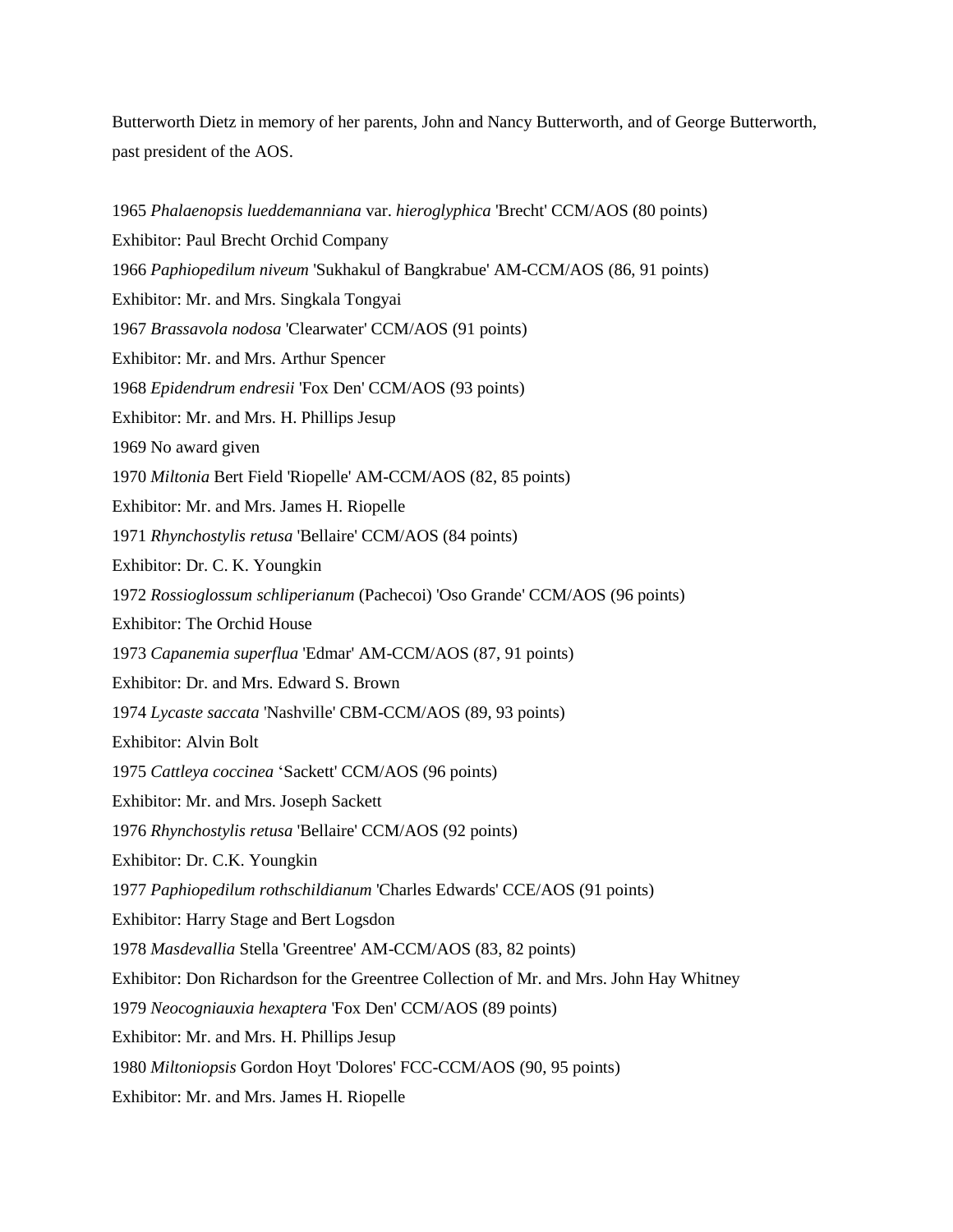1981 *Aerangis citrata* 'Crestwood' CCE/AOS (90 points) Exhibitor: Gavino Rotor II 1982 *Angulocaste* Olympus 'Chadds Ford' FCC-CCE/AOS (91, 99 points) Exhibitor: Robert E. Benson 1983 *Cattleya cernua* 'Bowmar' HCC-CCE/AOS (79, 95 points) Exhibitor: Ed Horton 1984 *Dendrobium cuthbertsonii* 'Thomas', JC-CCM/AOS (86 points) Exhibitor: Lucien V. Tempera 1985 *Rhyncholaelia digbyana* 'Dragonstone' HCC-CCE/AOS (75, 90 points) Exhibitor: Paul G. Bechtel 1986 *Pescatoria coelestis* 'Martha Posada' FCC-CCM/AOS (90, 88 points) Exhibitor: Martha Posada de Robledo 1987 *Cattleya jongheana* 'Adam York' CCE/AOS (90 points) Exhibitor: Dan Anderson 1988 *Masdevallia coccinea* 'Duncan York' AM-CCM/AOS (83, 84 points) Exhibitor: Bill Murdock 1989 *Miltonia phalaenopsis* 'Manuela' CCM/AOS (85 points) Exhibitor: Rogelio Londono 1990 *Ceratostylis retisquama* 'At Last' CCE/AOS (92 points) Exhibitor: Jean Inouye 1991 *Cattleya coccinea* 'Cora' CCE/AOS (92 points) Exhibitor: Richard and Carol Doran 1992 *Brassavola perrinii* 'Emily' CCE/AOS (90 points) Exhibitor: James W. Clarkson 1993 *Cattleya* Califlora 'Joe Henderson' CCE/AOS (91 points) Exhibitor: Joe Henderson 1994 *Dendrobium cuthbertsonii* 'Mark Wiesman' AM-CCE/AOS (83, 92 points) Exhibitor: Pui Y. Chin 1995 *Dendrobium anosmum* 'Doll's Delight' CCE/AOS (92 points) Exhibitor: Darlene Carlson 1996 *Habenaria rhodocheila* 'Pink Cloud' AM-CCE/AOS (84, 95 points) Exhibitor: Walter and Ann Scheeren 1997 *Laeliocattleya* Park Ridge 'Verde Dale' CCE/AOS (94 points) Exhibitor: Roger L. West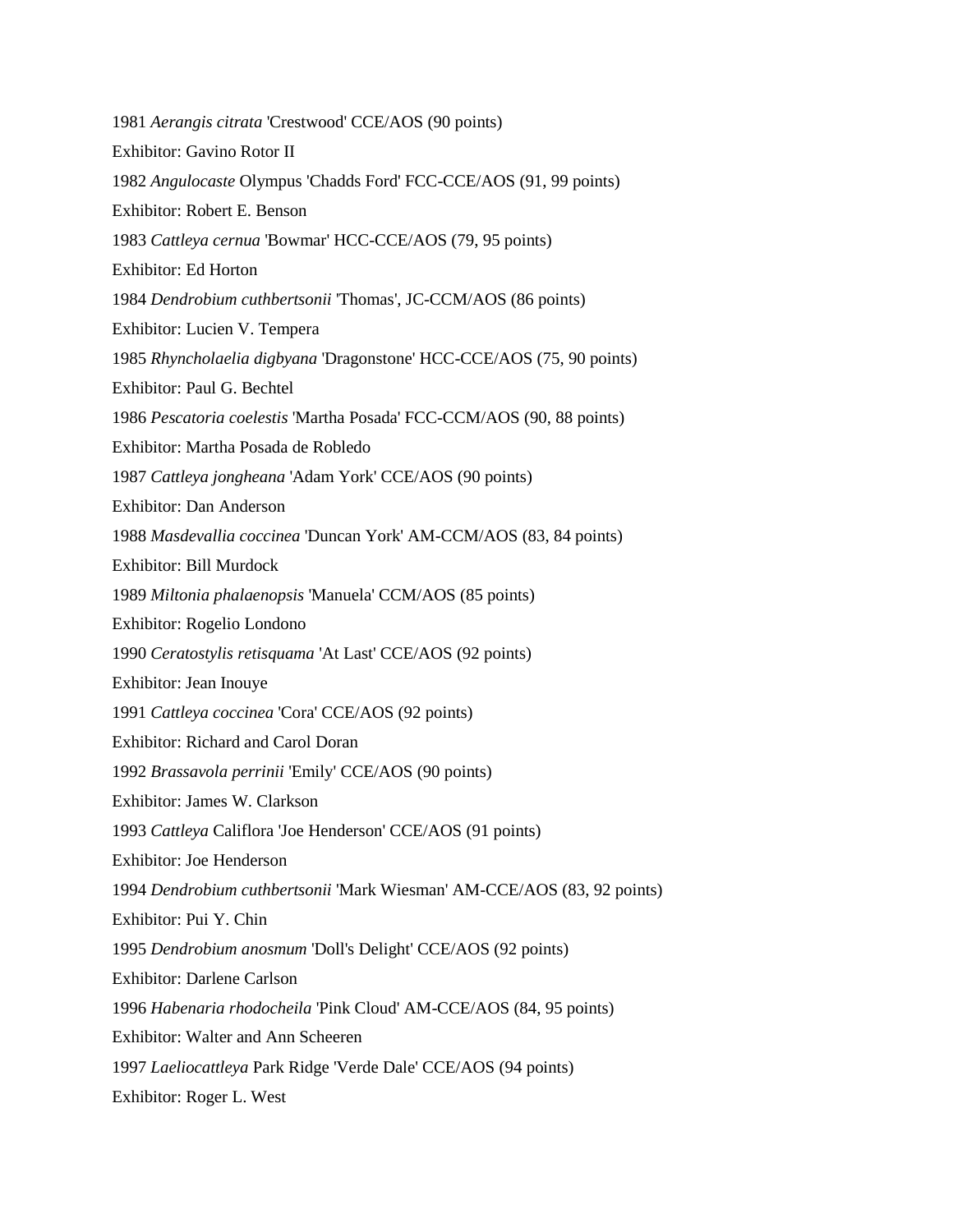1998 *Dendrobium speciosum* var. *hillii* 'Don Brown' CCE/AOS (99 points) Exhibitor: Donald E. Brown 1999 *Paphiopedilum henryanum* 'Haley Suzanne' CCE/AOS (92 points) Exhibitor: Glen F. Decker 2000 *Cattleytonia* Why Not 'Crownfox Ruby' CCE/AOS (92 points) Exhibitor: R.F. Orchids, Inc. 2001 *Masdevallia* Copper Angel 'Young Jeung' CCE/AOS (91 points) Exhibitor: Anna Chai 2002 *Dendrobium cuthbertsonii* 'Red Parrot' CCE/AOS (92 points) Exhibitor: Golden Gate Orchids 2003 *Anguloa* × *acostae* 'Marsh Hollow' CCE/AOS (96 points) Exhibitor: Glen and Heather Alm 2004 *Calanthe striata* 'Good Fortune' CCE-HCC/AOS (91, 79 points) Exhibitor: Valerie Henderson 2005 *Epidendrum parkinsonianum* 'D & J Smith' CCE/AOS (95 points) Exhibitor: Dave and Judy Smith 2006 *Clowesia rosea* 'Arbec' CCM/AOS (88 points) Exhibitor: Dee and Bill Elbert 2007 *Lycaste macrophylla* subsp. *panamanensis* 'Nge Hou Lew' CCM/AOS (83 points) Exhibitor: Mae Campbell 2008 *Phalaenopsis* E-Hsin Angel 'Kimo' CCM/AOS (85 points) Exhibitor: E-Hsin Orchid Nursery 2009 *Phalaenopsis aphrodite* subsp. *formosana* 'Showy Mountain' CCE/AOS (93 points) Exhibitor: Chain Port Orchid Nurseries 2010 *Cyrtopodium macrobulbum* 'Raul Mesen Mora CCE\AOS (96 points) Exhibitor: Raul Mesen Mora 2011 *Angraecum* Crestwood 'Tomorrow Star' CCE/AOS (95 points) Exhibitor: Hsiang Yu Orchids 2012 *Phalaenopsis* Nankung's 4.55 PM 'Lee 430' CCE/AOS (92 points) Exhibitor: Char Ming Agriculture Co., Ltd 2013 *Dendrobium* Specio-kingianum 'H1' CCE/AOS (96 points) Exhibitor: Tung Sheng Orchids 2014 *Pterostylis curta* 'Mello Spirit' CCE/AOS (99 points) Exhibitor: David Mellard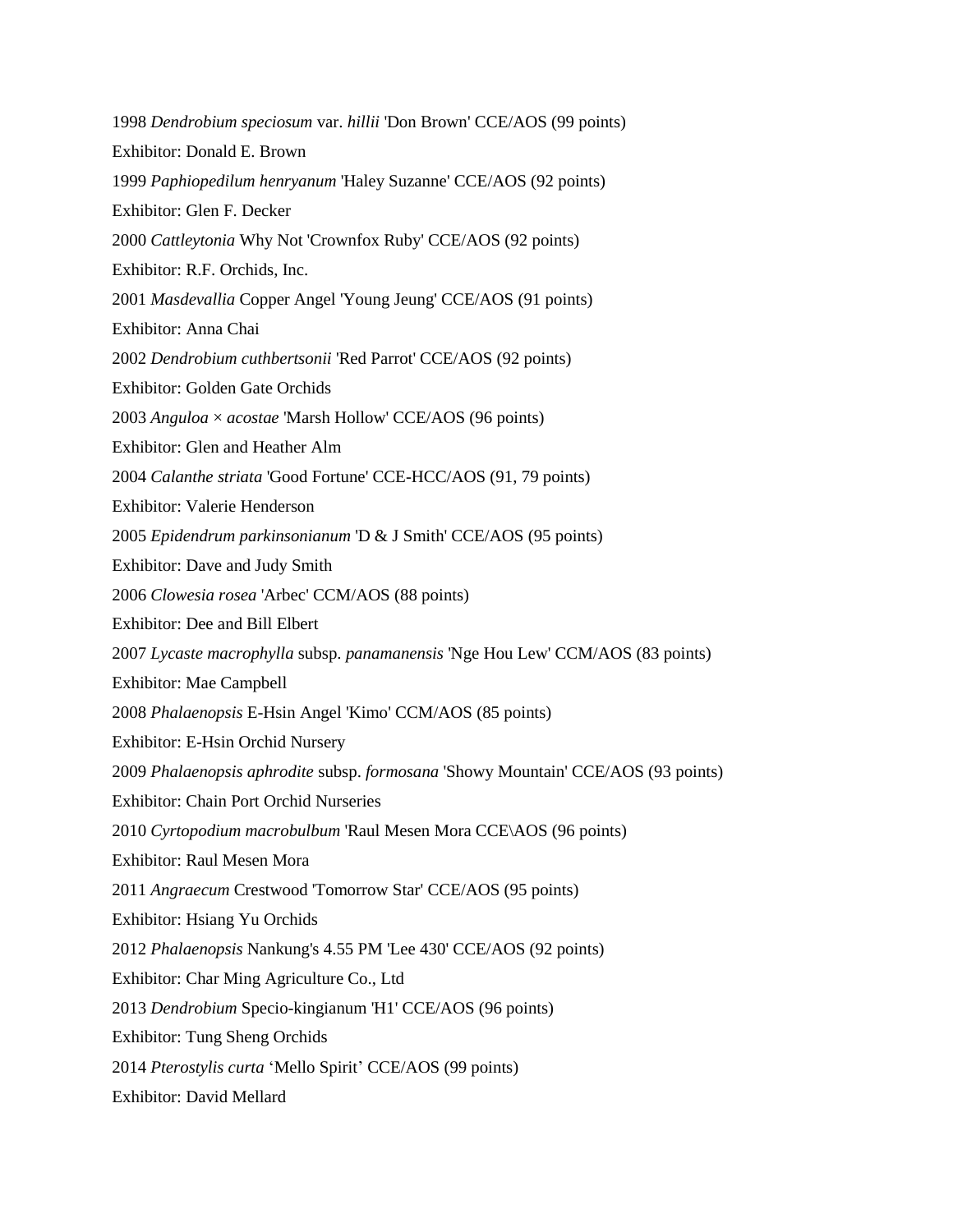2015 *Phalaenopsis schilleriana* 'JM - Sakura King' CCE-AM/AOS (93, 86 points) Exhibitor: Chih Ming Chen 2016 *Lycaste consobrina* 'Huntington's Finest' CCE-AM/AOS (92, 87 points) Exhibitor: Huntington Botanical Gardens 2017 *Bulbophyllum falcatum* 'In Situ' CCE-HCC/AOS (95, 78 points) Exhibitor: Jeff Tyler 2018 *Angraecum eburneum* subsp. *giryamae* '4N Nursery' CCE/AOS (99 points) Exhibitor: 4N Orchids 2019 *Cattleya pumila* 'Dark Star' CCE/AOS (90 points) Exhibitor: Santa Barbara Orchid Estate 2020 *Cymbidium* Geno's Gem 'Emerald Fire' CCE/AOS (97 points) Exhibitor: Krull-Smith

#### **THE W. W. WILSON AWARD (6.2.11.3)**

The W. W. Wilson Award is given to the grower of the orchid plant, either species or hybrid, which is regarded as the most outstanding example of the Cypripedium Alliance awarded during the preceding calendar year. The award was established in 1990 and endowed by donations to honor William W. Wilson, MD.

1990 *Paphiopedilum* Susan Booth 'J.C.' FCC-CCM/AOS (90, 86 points) Exhibitor: John C. Kramer, MD 1991 *Paphiopedilum micranthum* 'Afton' FCC/AOS (92 points) Exhibitor: Richard F. Sonnen 1992 *Phragmipedium* Memoria Dick Clements 'Kilworth Ruby' AM/AOS (82 points) Exhibitor: Kilworth Orchids 1993 *Paphiopedilum* Dollgoldi 'Laurie Susan Weltz' FCC/AOS (90 points) Exhibitor: S. Robert Weltz Jr. 1994 *Paphiopedilum* Michael Koopowitz 'Cuarenta' FCC/AOS (90 points) Exhibitor: The Orchid Zone 1995 *Phragmipedium besseae* 'J Y B' AM/AOS (86 points) Exhibitor: Manuel Moran 1996 *Paphiopedilum* Harold Koopowitz 'Robert Weltz' FCC/AOS (91 points) Exhibitor: S. Robert Weltz Jr. 1997 *Paphiopedilum bellatulum* var. *album* 'JEM' AM/AOS (86 points)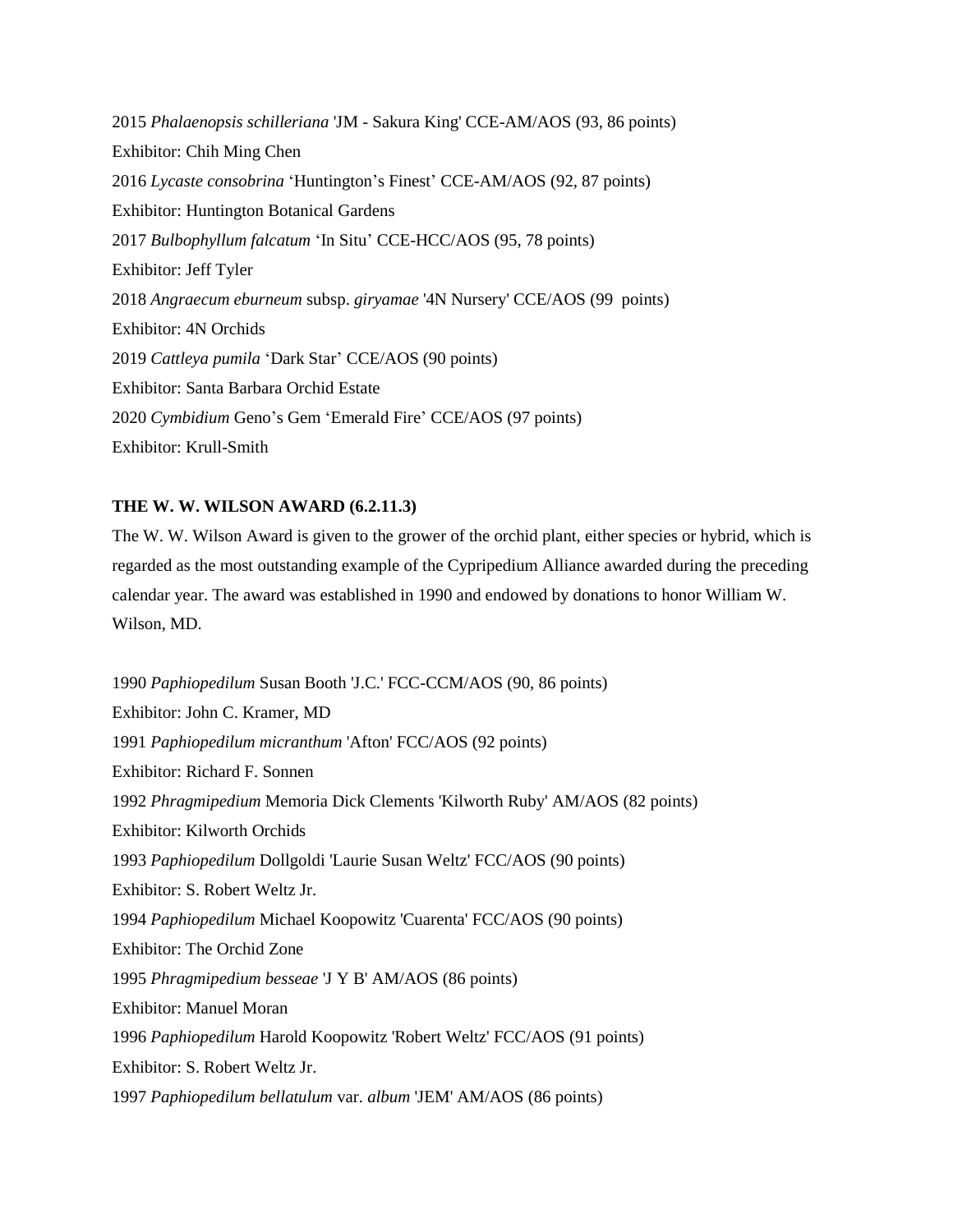| <b>Exhibitor: JEM Orchids</b>                                                   |
|---------------------------------------------------------------------------------|
| 1998 Phragmipedium Jason Fischer 'Suzanne' AM/AOS (89 points)                   |
| Exhibitor: Glen F. Decker                                                       |
| 1999 Paphiopedilum Dollgoldi 'Montana de Oro' FCC-CCE/AOS (92, 96 points)       |
| <b>Exhibitor: Orchids of Los Osos</b>                                           |
| 2000 Phragmipedium Silver Eagle 'Daddy O' AM/AOS (83 points)                    |
| Exhibitor: Annette and Stas Sobolewski                                          |
| 2001 Paphiopedilum micranthum var. album 'Picardie' FCC/AOS (91 points)         |
| Exhibitor: Clark Day Jr.                                                        |
| 2002 Paphiopedilum Harold Koopowitz 'Sunset Valley Orchids' FCC/AOS (92 points) |
| <b>Exhibitor: Fred Clarke</b>                                                   |
| 2003 Mexipedium xerophyticum 'Oaxaca' CCE/AOS (92 points)                       |
| <b>Exhibitor: Marilyn and Brian LeDoux</b>                                      |
| 2004 Paphiopedilum Winwine 'Dark Spell' FCC/AOS (92 points)                     |
| <b>Exhibitor: Marriott Orchids</b>                                              |
| 2005 Cypripedium formosanum 'Sycamore Springs' AM/AOS (80 points)               |
| Exhibitor: Ken and Georgia Lister                                               |
| 2006 Paphiopedilum Leeanum 'E.G. Morris' CCE/AOS (93 points)                    |
| Exhibitor: John Whiting                                                         |
| 2007 Paphiopedilum Harold Koopowitz 'David's Jade Jewel' AM/AOS (81 points)     |
| <b>Exhibitor: David Kessler</b>                                                 |
| 2008 Paphiopedilum Crystelle 'Awesome Blossom' FCC/AOS (91 points)              |
| Exhibitor: Krull-Smith, Inc.                                                    |
| 2009 Phragmipedium Fritz Schomburg 'Hilltop's Coral Magic' AM/AOS (86 points)   |
| <b>Exhibitor: Hilltop Orchids</b>                                               |
| 2010 Paphiopedilum micranthum (Eburneum) 'Lai' FCC-CCE/AOS (90, 96 Points)      |
| Exhibitor: Tian Mao Orchids                                                     |
| 2011 Paphiopedilum Prince Edward of York 'Shih-Yueh' FCC/AOS (92 points)        |
| Exhibitor: Shih Yueh Orchids                                                    |
| 2012 Paphiopedilum charlesworthii 'Miao Hua Star' FCC/AOS (90 points)           |
| <b>Exhibitor: Miao Hua Orchids</b>                                              |
| 2013 Paphiopedilum Xanthophyllum 'Exotically Lehua' AM/AOS (86 points)          |
| Exhibitor: Lehua Orchids                                                        |
| 2014 Phragmipedium Fritz Schomburg 'Christine Chowning' FCC/AOS (91 points)     |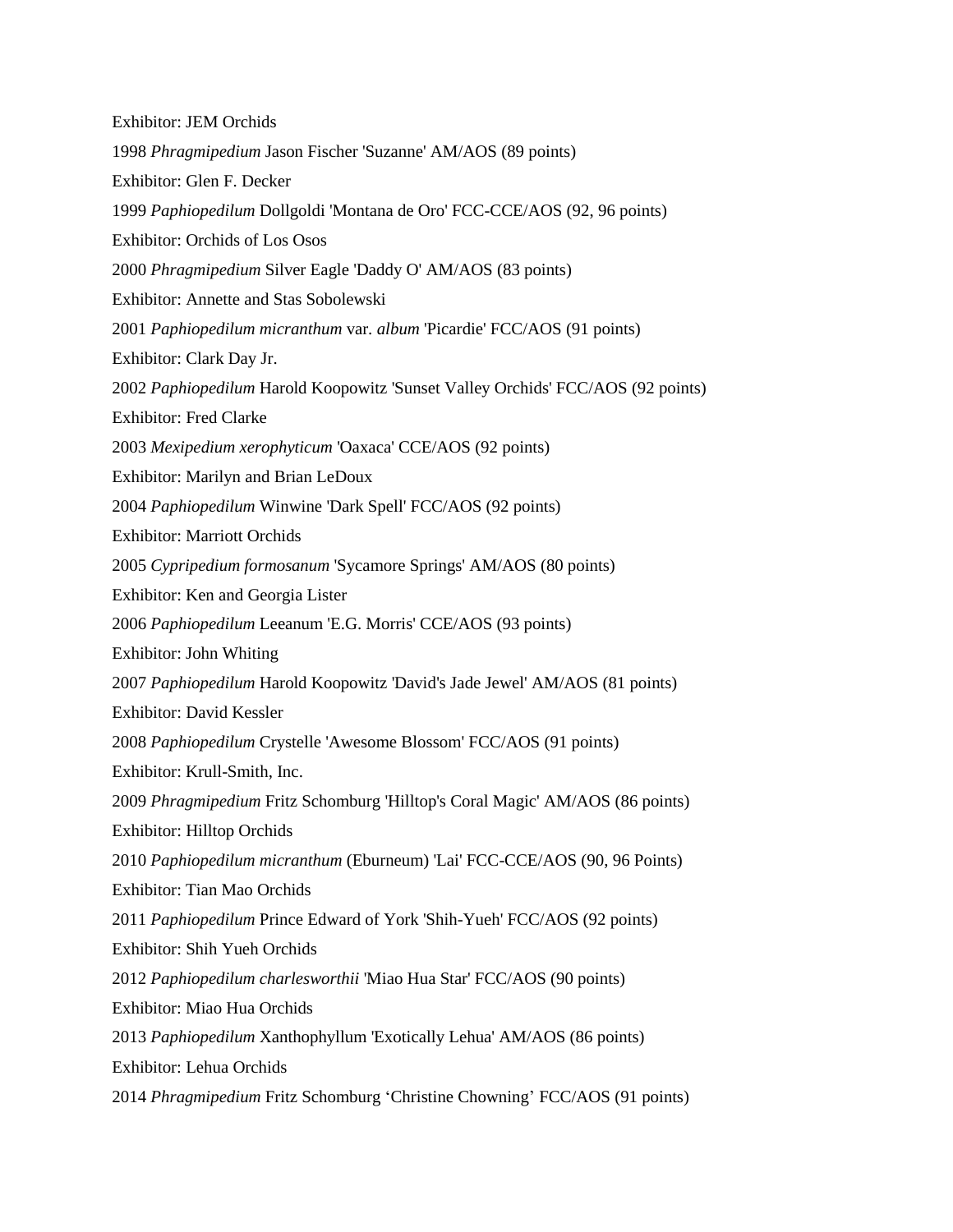Exhibitor: Stephen Helbling 2015 *Paphiopedilum* Memoria Joe Koss 'Kuo Jang #6' FCC-CCE (91 points each) Exhibitor: Shih Yueh Orchids 2016 *Paphiopedilum* Chiu Hua Dancer 'Golden Tresses' FCC/AOS (91 points) Exhibitor: Jerry Seidel 2017 *Paphiopedilum* Michael Koopowitz 'M' AM/AOS (83 points) Exhibitor: Ho, De-Ming 2018 *Paphiopedilum* Chiu Hua Dancer 'Golden Seven' FCC/AOS (90 points) Exhibitor: Hilo Orchid Farm 2019 *Phragmipedium* Fritz Schomburg 'Eddy Lick Run' FCC/AOS (93 points) Exhibitor: Woodstream Orchids 2020 *Phragmipedium* Fritz Schomburg 'Pucker Up' AM/AOS (84 points) Exhibitor: Orchids Limited

## **THE MASATOSHI MIYAMOTO AWARD (6.2.11.4)**

The Masatoshi Miyamoto Award is given to the grower of the orchid plant, either species or hybrid, which is regarded as the most outstanding example of the Cattleya Alliance awarded during the preceding calendar year. The award was established in 1991 and endowed by donations to honor Mr. Masatoshi

1991 *Cattleya* Beaufort 'Harford's Elmwood 4N' AM-CCM/AOS (89, 84 points) Exhibitor: Thomas McBride and Gary D. Krause, The Little Greenhouse 1992 *Cattleya coccinea* 'Neon Light' FCC/AOS (90 points) Exhibitor: Fordyce Orchids 1993 *Cattleya skinneri* 'Carpinteria' FCC/AOS (90 points) Exhibitor: Stewart Orchids 1994 *Rhyncattleanthe* Elaine Taylor 'Krull-Smith' FCC/AOS (90 points) Exhibitor: Krull-Smith Orchids 1995 *Cattleya* Orpetii 'Poway Sunshine' AM/AOS (84 points) Exhibitor: Greg Luetticke Orchids 1996 *Rhyncholaeliocattleya* Heavenly Jewel 'Puanani' AM/AOS (84 points) Exhibitor: Daniel S. Dickey 1997 *Rhyncholaeliocattleya* Blanche Aisaka 'Yuki' FCC/AOS (90 points) Exhibitor: Akatsuka Orchid Gardens 1998 *Rhyncholaeliocattleya* Erin Kobayashi 'Tierra Madre' AM/AOS (85 points)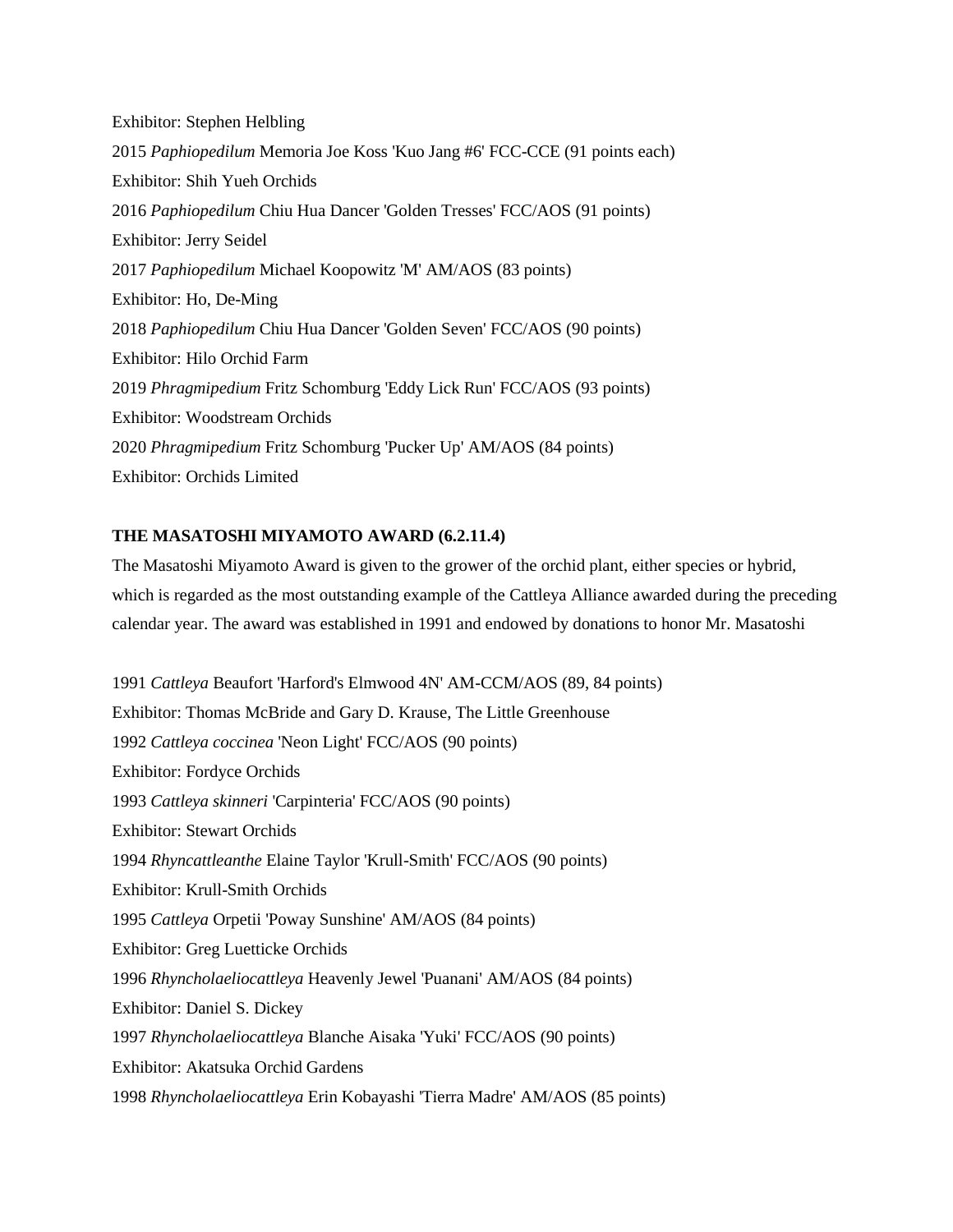Exhibitor: Lenore McAnena 1999 *Cattleya* Longriver Compton 'Golden Star' FCC/AOS (91 points) Exhibitor: Tong High Orchid Nursery 2000 *Epidendrum* Annelie Wans 'Hoedown' AM/AOS (80 points) Exhibitor: Taylor Orchids 2001 *Cattleya* Olenus 'Sentinel's Hot Pants' FCC/AOS (84 points) Exhibitor: Mark Nelson Werther 2002 *Laelia purpurata* (Flamea) 'Nancy' FCC-CCE/AOS (90, 90 points) Exhibitor: Waldor Orchids 2003 *Rhyncholaeliocattleya* Cindy Yamamoto 'Crownfox' AM/AOS (84 points) Exhibitor: R.F. Orchids, Inc. 2004 *Cattleya* Circle of Life 'Accolade' AM/AOS (82 points) Exhibitor: Doris Asher 2005 *Cattleya* Angel's Fantasy 'Pam' HCC/AOS (79 points) Exhibitor: Mid-Pacific Orchids 2006 *Cattleya percivaliana* 'Alberts' CCM/AOS (84 points) Exhibitor: Matthaei Botanical Gardens and Nichols Arboretum 2007 *Cattleya loddigesii* 'Puggy Black' AM/AOS (87 points) Exhibitor: Allen Black 2008 *Cattleya loddigesii* 'Mai Short Sweetheart' FCC-CCE/AOS (90 points, 94 points) Exhibitor: Bob Andrus 2009 *Cattleya schilleriana* (1857) 'Memoria Marie A. Kollmer' AM/AOS (84 points) Exhibitor: Bill Kollmer 2010 *Cattleya lueddemanniana* 'Crownfox Goliath' FCC/AOS (92 Points) Exhibitor: R.F. Orchids, Inc. 2011 *Rhyncholaeliocattleya* Memoria Rosa Vazquez 'Rafael' FCC/AOS (91 points) Exhibitor: Rafael Rodriquez 2012 *Rhyncholaeliocattleya* Taichung Beauty 'Chi-Ming' FCC/AOS (90 points) Exhibitor: R.F. Orchids, Inc. 2013 *Rhyncholaeliocattleya* Petch Sayam 'Florida Snow' AM/AOS (82 points) Exhibitor: Orchid Acres, Inc. 2014 *Cattleya trianae* 'The President' FCC/AOS (91 points) Exhibitor: Orquideas Del Valle 2015 *Cattleya lueddemanniana* (Coerulea) 'Cassie's Delight' FCC/AOS (90 points)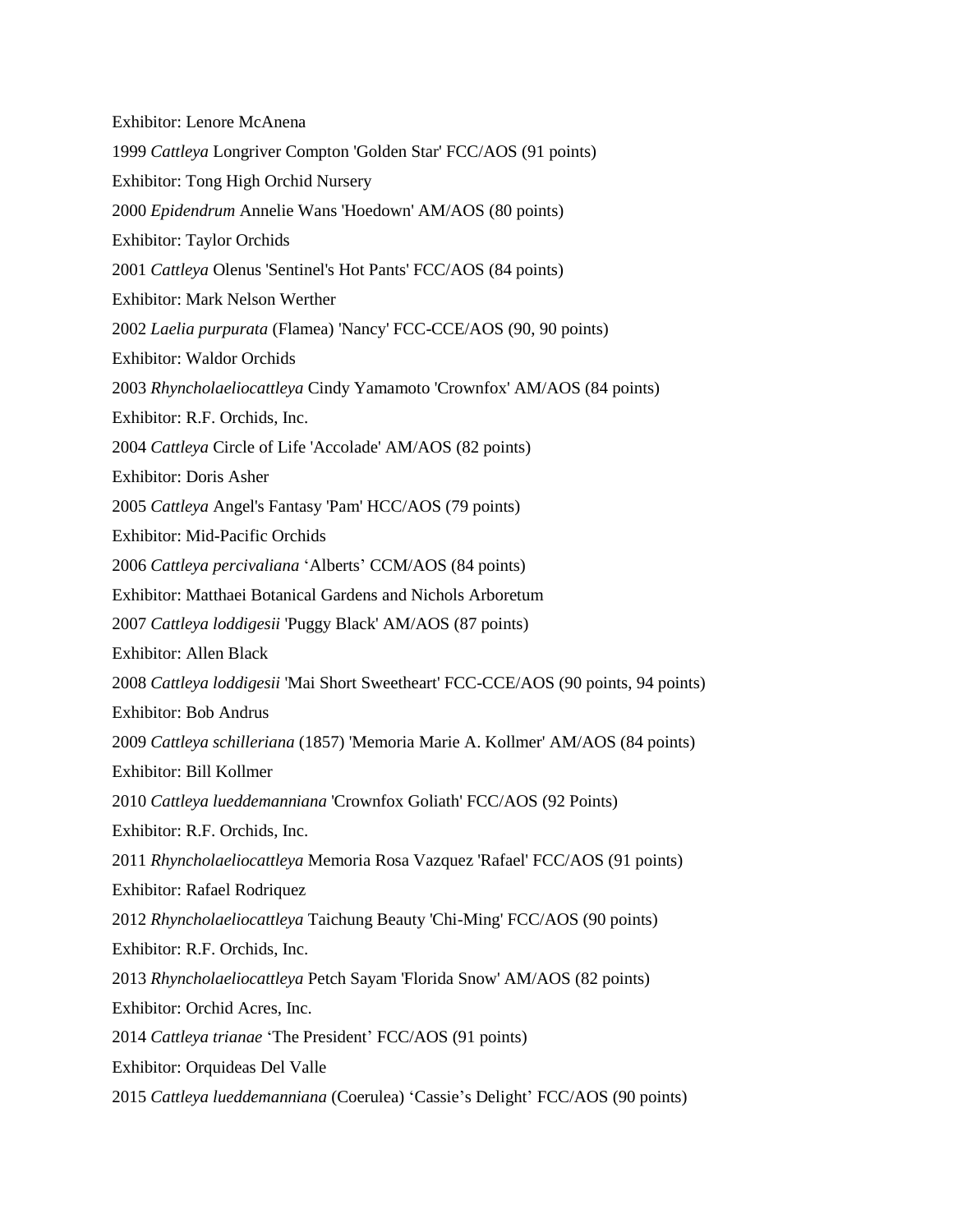Exhibitor: Ganesh Cassie 2016 *Cattleya harrisoniana* 'Kathleen' FCC/AOS (93 points) Exhibitor: William Rogerson 2017 *Cattleya* Lacey Michelle Matherne 'Drey Winter' AM/AOS (82 points) Exhibitor: Krull-Smith 2018 *Cattleya trianae* 'Full Moon' AM/AOS (85 points) Exhibitor: Ben Oliveros and Orchid Eros 2019 *Cattleya* Raspberry Smoke 'Raspberry Diesel' FCC/AOS (90 points) Exhibitor: Waldor Orchids, Inc. 2020 *Cattleya* Lacey Michelle Matherne 'Crystelle' FCC/AOS (93 points) Exhibitor: Krull-Smith

## **THE HERBERT HAGER AWARD (6.2.11.5)**

The Herbert Hager Award is given to the grower of the orchid plant, either species or hybrid, which is regarded as the most outstanding example of the genus Phalaenopsis awarded during the preceding calendar year. The award was established in 1992 and endowed by donations to honor Mr. Herbert Hager.

1991 *Phalaenopsis* Carmela's Pixie 'Mistral's Plum Wine' AM/AOS (85 points) Exhibitor: Mark T. Steen 1992 *Phalaenopsis* Tropicbird 'Hawaiian Bouquet' AM/AOS (81 points) Exhibitor: R. Douglas DeMoss 1993 *Phalaenopsis equestris* 'Royal Ruby' FCC/AOS (90 points) Exhibitor: Carlos Fighetti 1994 *Renanthopsis* Carolina Sunset 'Summit Sunset' AM-CCM/AOS (82, 87 points) Exhibitor: Breckinridge Orchids 1995 *Phalaenopsis equestris* 'Candor Violette' FCC/AOS (92 points) Exhibitor: Bob and Lynn Wellenstein 1996 *Phalaenopsis* Purple Gem 'Sparkler' AM/AOS (80 points) Exhibitor: Paphanatics, unLtd. 1997 *Phalaenopsis* Spotted Tiger 'Jim' AM/AOS (80 points) Exhibitor: Tropic 1 Orchids, Inc. 1998 *Phalaenopsis* Malibu Bay 'Zuma Lipstick' AM/AOS (80 points) Exhibitor: Zuma Canyon Orchids, Inc. 1999 *Phalaenopsis* Ever Spring Fairy 'Tokai Silky Star' FCC/AOS (90 points)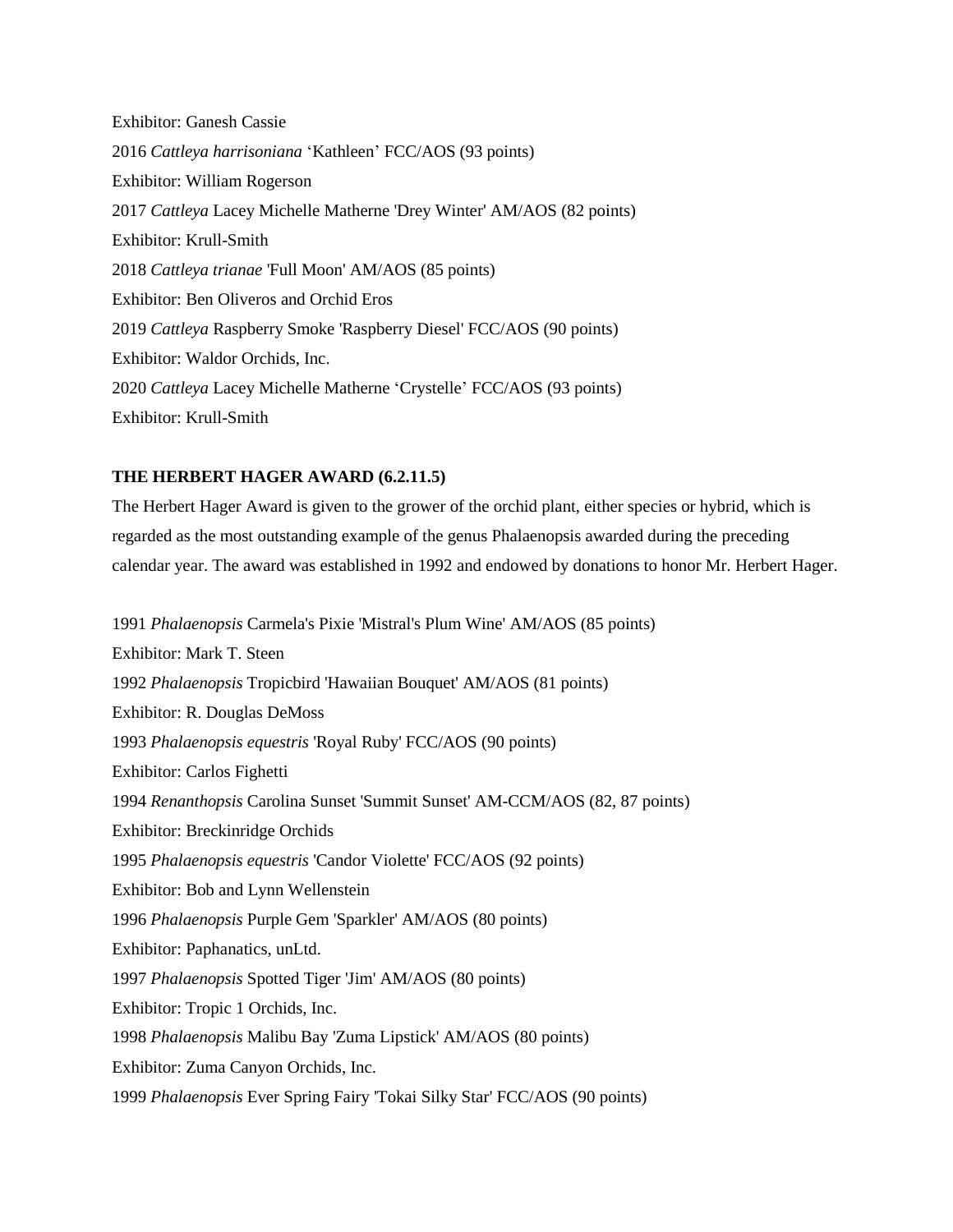Exhibitor: Champion Orchids Nursery 2000 *Phalaenopsis* Sogo Maria 'Oriental Stripes' HCC/AOS (78 points) Exhibitor: Oriental Orchids 2001 *Phalaenopsis lindenii* 'Lacey' AM/AOS (84 points) Exhibitor: Martin Vittek 2002 *Phalaenopsis* Brother Pirate King 'Ponce' AM/AOS (80 points) Exhibitor: José and Irma Sellés 2003 *Phalaenopsis* Cat's Paw Firebird 'Cat's Paw Ruby' AM/AOS (82 points) Exhibitor: Craig and Diana Plahn 2004 *Phalaenopsis bellina* 'WOW' CHM/AOS (86 points) Exhibitor: Nancy Meares 2005 *Phalaenopsis* Brother Enigma 'DeLeon' AM/AOS (80 points) Exhibitor: DeLeon's Bromeliads 2006 *Phalaenopsis* Chang Jhih Rose 'Orchid Konnection' AM/AOS (80 points) Exhibitor: Orchid Konnection 2007 *Phalaenopsis violacea* f. *alba* 'Tejas Ghost' AM-CCM/AOS (80, 81 points) Exhibitor: Ken Avant 2008 *Phalaenopsis* Tristar Harlequin Era 'Tristar' AM/AOS (84 points) Exhibitor: Tristar Orchids 2009 *Phalaenopsis* Dragon Tree Eagle 'Dragon Tree #1 AM/AOS (80 points) Exhibitor: Robert Grzesik 2010 *Phalaenopsis* Chian Xen Piano 'CX339' FCC/AOS (93 points) Exhibitor: Chian Xen Biotechnology, Inc. 2011 *Phalaenopsis* Jose Carreras 'Amber' HCC/AOS (79 points) Exhibitor: Berry Woodson 2012 *Phalaenopsis cornu-cervi* f. *chattaladae* 'Monster' FCC/AOS (91 points) Exhibitor: Ramon de los Santos 2013 *Phalaenopsis* Lioulin First 'FM 5017' FCC/AOS (90 points) Exhibitor: Fang Mei Orchids 2014 *Phalaenopsis* Yin's Black Eagle 'NPU 1935' AM/AOS (83 points) Exhibitor: National Pingtung University of Science and Technology 2015 *Phalaenopsis hieroglyphica* f. *flava* 'Amun-Ra' AM/AOS (84 points) Exhibitor: Ramon de los Santos 2016 *Phalaenopsis* Taisuco Snowflake 'B96047' CCM/AOS (84 points)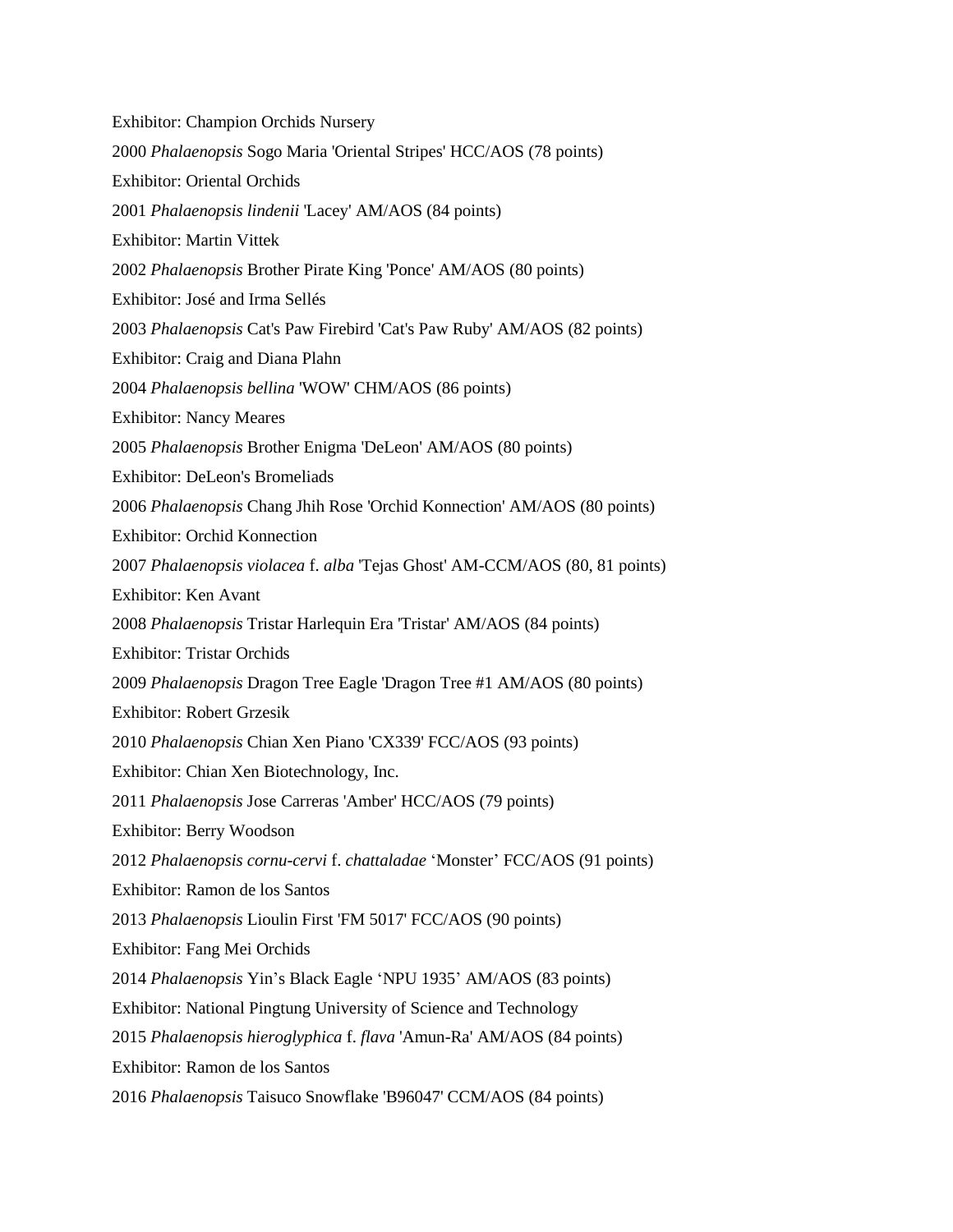Exhibitor: Taiwan Sugar Corporation 2017 *Phalaenopsis* Orient Empress 'K10' CCM/AOS (85 points) Exhibitor: Royal Base Corporation 2018 *Phalaenopsis* Sweet Shadow 'Phoenix Gold' AM/AOS (82 points) Exhibitor: Eric Goo & Phoenix Orchids 2019 *Phalaenopsis bellina* 'Frank Smith' FCC/AOS (94 points) Exhibitor: Krull-Smith 2020 *Phalaenopsis* Pylo's Giga Eagle 'Jim Krull' AM/AOS (85 points) Exhibitor: Krull-Smith

#### **THE CARLYLE A. LUER AWARD (6.2.11.6)**

The Carlyle A. Luer Award is given to the grower of the orchid plant, either species or hybrid, which is regarded as the most outstanding example of the **Pleurothallid Alliance** awarded during the preceding calendar year. The award was established in 1992 and endowed by donations to honor Carlyle A. Luer, MD.

1991 *Masdevallia* Falcata 'Jeannette' FCC/AOS (92 points) Exhibitor: Harry Evans 1992 *Dracula vampira* 'Bleeding Sunset' AM/AOS (83 points) Exhibitor: Steve Gettel, Sunset Orchids 1993 *Masdevallia norops* 'Angel' AM/AOS (82 points) Exhibitor: J & L Orchids 1994 *Dracula vampira* 'Tyler' AM/AOS (87 points) Exhibitor: J & L Orchids 1995 *Masdevallia* Monarch 'Stately' AM/AOS (83 points) Exhibitor: Malcolm and Judy Adams 1996 *Masdevallia schroederiana* 'Don Richardson' AM-CCM/AOS (83, 86 points) Exhibitor: Wayne Bourdette 1997 *Masdevallia* Dean Haas 'Rachel' AM/AOS (86 points) Exhibitor: Joe and Rachel Henke 1998 *Dresslerella hirsutissima* 'J & L' CHM/AOS (82 points) Exhibitor: J & L Orchids 1999 *Myoxanthus punctatus* 'K & B' CBR/AOS Exhibitor: Bill Nelson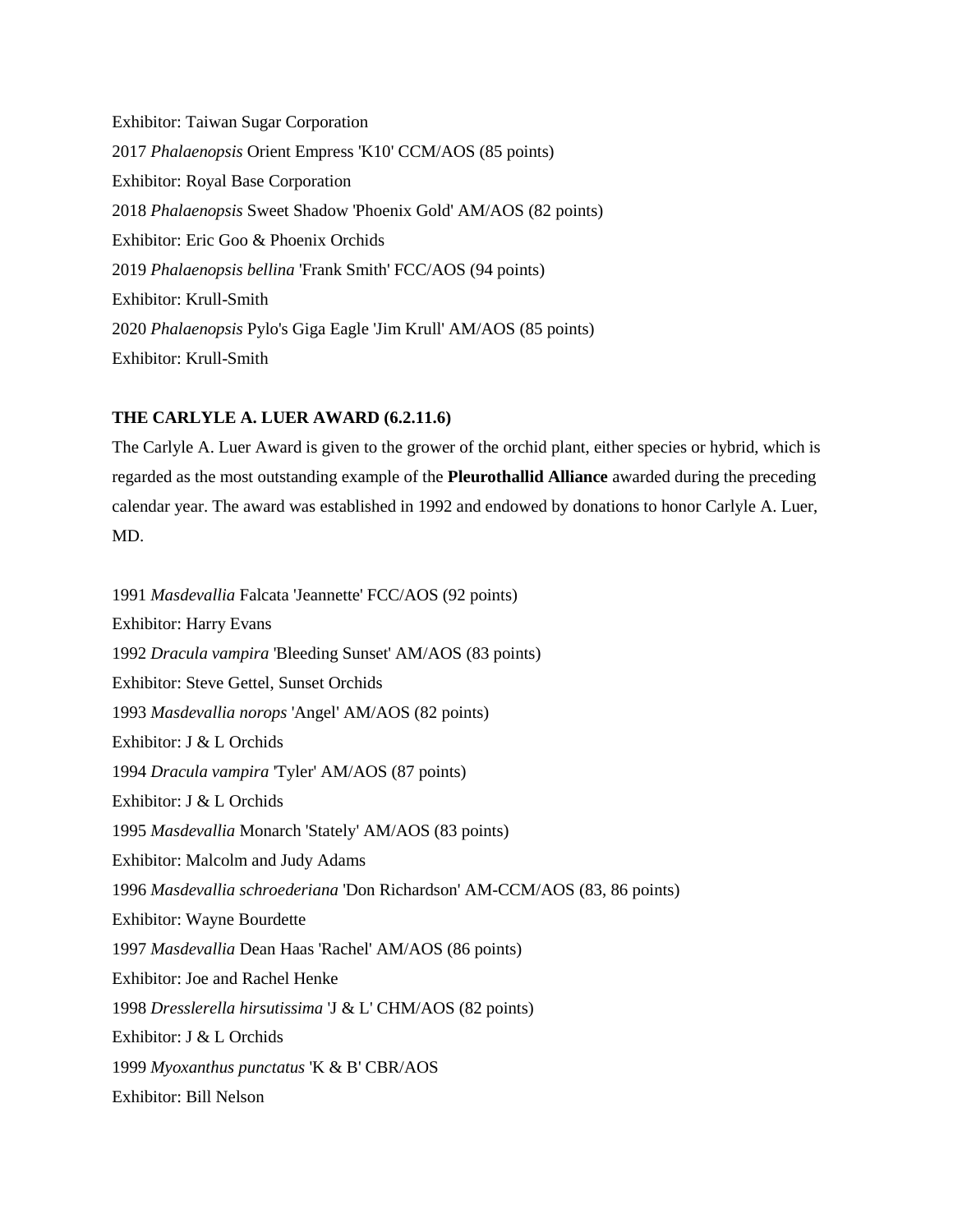2000 *Masdevallia* Tasmanian Devil 'Free Spirit' HCC/AOS (77 points) Exhibitor: Lynn O'Shaughnessy 2001 *Lepanthes aculeata* 'Free Spirit' CBR/AOS Exhibitor: Lynn O'Shaughnessy 2002 *Lepanthes telipogoniflora* 'Vikram' CHM/AOS (86 points) Exhibitor: Malli Rao 2003 *Trisetella hoeijeri* 'Star' CCM/AOS (84 points) Exhibitor: Mary Gardner 2004 *Masdevallia* Highland Monarch 'Haley Suzanne' AM/AOS (81 points) Exhibitor: Glen F. Decker 2005 *Masdevallia* Dean Haas 'Barbara's Blaze' AM/AOS (87 points) Exhibitor: Barbara Tisherman 2006 *Masdevallia* Setting Sun 'Free Spirit' AM/AOS (83 points) Exhibitor: Lynn O'Shaughnessy 2007 *Trisetella hoeijeri* 'Vistamont' CCM/AOS (88 points) Exhibitor: Cynthia Hill 2008 *Acianthera recurva* 'J & L' AM-CCM/AOS (81, 83 points) Exhibitor: J & L Orchids 2009 *Acianthera sonderiana* 'Turnberry' CCE/AOS (92 points) Exhibitor: David Smith 2010 *Masdevallia ignea* 'Windflower' AM/AOS (84 points) Exhibitor: Betty Kelepecz 2011 *Masdevallia limax* 'Rojohn' AM-CCM/AOS (85-88 points) Exhibitor: Claire Rojohn, DVM 2012 *Pleurothallis teaguei* 'Red Hawk' AM/AOS (85 points) Exhibitor: Sheri Liggett-Macchia & Red Hawk Nursery 2013 *Masdevallia* Tiger Bay 'Lehua Stripes Galore' AM/AOS (81 points) Exhibitor: Lehua Orchids 2014 *Masdevallia* Prismatic 'Conni's Passion' AM/AOS (85 points) Exhibitor: Mario & Conni Ferrusi 2015 *Masdevallia* Mary Staal 'Golden Eye' CCM/AOS (86 points) Exhibitor: Sergey Skoropad 2016 *Pleurothallis lynniana* 'Karlene' AM/AOS (80 points) Exhibitor: Karlene Sanborn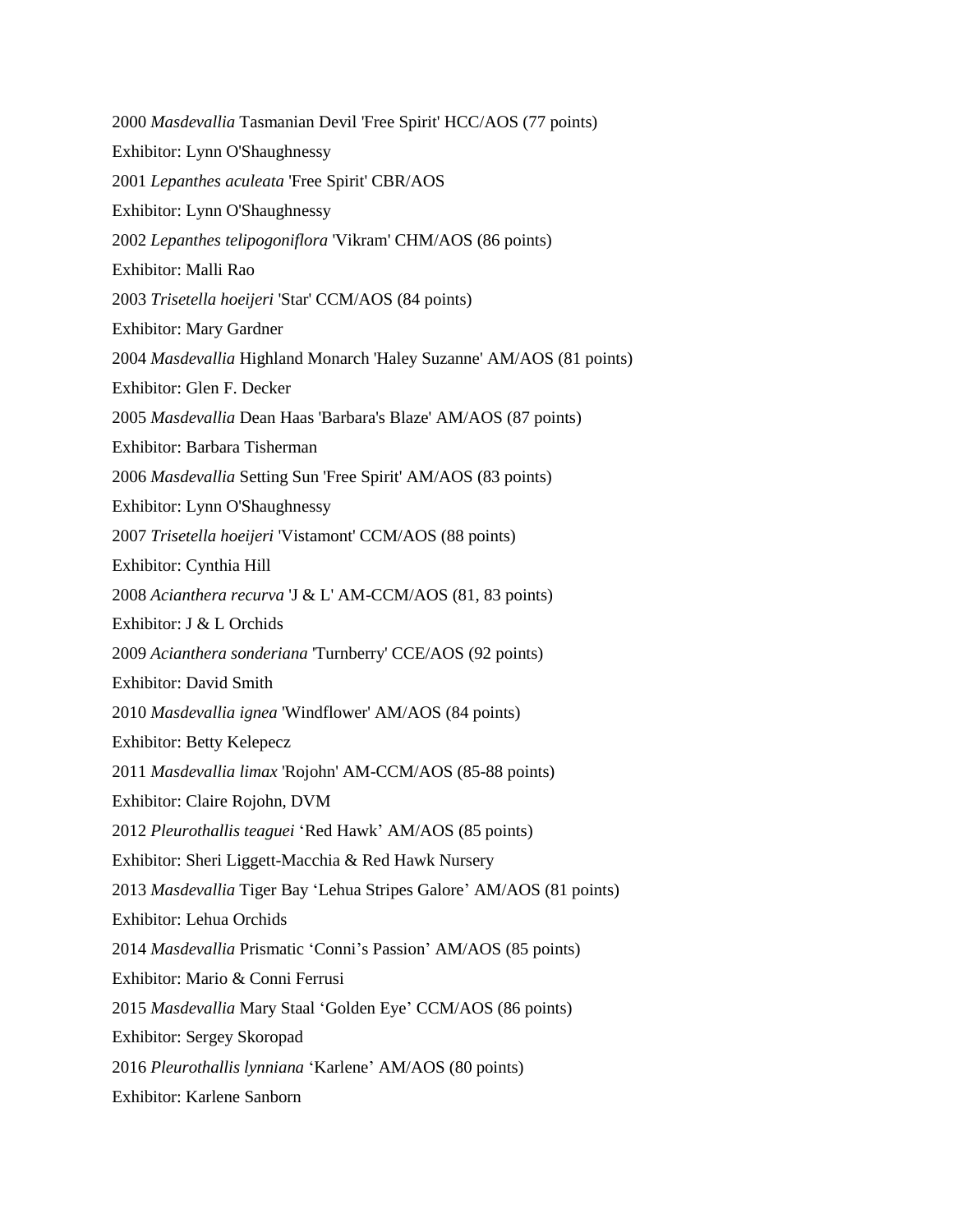2017 *Masdevallia* Minaret 'Burrard Inlet' CCM/AOS (85 points) Exhibitor: Joe Chow 2018 *Specklinia lanceola* 'Ericks' CCE/AOS (92 points) Exhibitor: Norman Steller 2019 *Pleurothallis gargantua* 'Timbucktoo' AM/AOS (86 points) Exhibitor: Sarah Pratt 2020 *Platystele beatricis* 'Diego' CCE/AOS (93 points) Exhibitor: Pascal Arrondeau

#### **THE MERRITT W. HUNTINGTON AWARD (6.2.11.7)**

The Merritt W. Huntington Award is given to the grower of the orchid plant, either species or hybrid, which is regarded as the most outstanding flower to have been awarded a **First Class Certificate** (FCC) during the preceding calendar year. No judging center nominations are necessary for this award as all FCCs are eligible. The award was established in 1992 and endowed by donations to honor Mr. Merritt W. Huntington.

1992 *Cattleya coccinea* 'Neon Light' FCC/AOS (91 points) Exhibitor: Fordyce Orchids 1993 *Guarianthe skinneri* 'Carpinteria' FCC/AOS (90 points) Exhibitor: Stewart Orchids 1994 *Catasetum* Susan Fuchs 'Burgundy Chips' FCC/AOS (90 points) Exhibitor: Charles Alford 1995 *Phalaenopsis equestris* 'Candor Violette' FCC/AOS (92 points) Exhibitor: Bob and Lynn Wellenstein 1996 *Paphiopedilum* Harold Koopowitz 'Robert Weltz' FCC/AOS (91 points) Exhibitor: S. Robert Weltz Jr. 1997 *Vanda denisoniana* 'Mary Motes' FCC/AOS (92 points) Exhibitor: Motes Orchids, Inc. 1998 *Phragmipedium* Jason Fischer 'Velvet Fire' FCC/AOS (91 points) Exhibitor: Jerry Fischer 1999 *Cattleya* Longriver Compton 'Golden Star' FCC/AOS (91 points) Exhibitor: Tong High Orchid Nursery 2000 *Cattleya intermedia* (Orlata) 'Crownfox Jewel' FCC/AOS (92 points) Exhibitor: R.F. Orchids, Inc.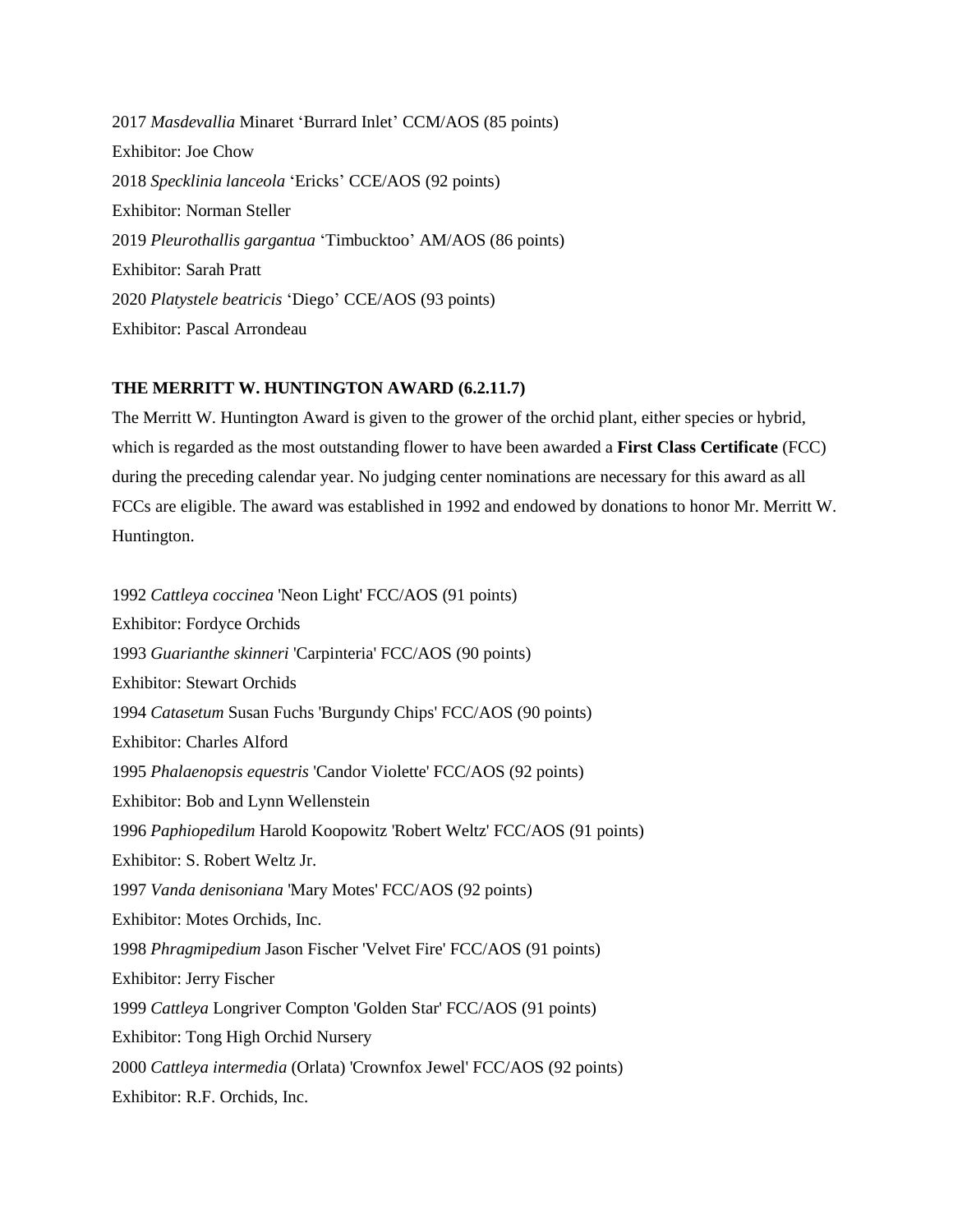2001 *Paphiopedilum* Macabre 'Wickford's Best' FCC/AOS (90 points) Exhibitor: Wickford Orchids 2002 *Lycaste* Absolutely Stunning 'Sandra Dayan' FCC/AOS (92 points) Exhibitor: Dennis Dayan 2003 *Cycnoches cooperi* 'Sunset Valley Orchids III' FCC/AOS (91 points) Exhibitor: Fred Clarke 2004 *Paphiopedilum* Winwine 'Dark Spell' FCC/AOS (92 points) Exhibitor: Marriott Orchids 2005 *Fredclarkeara* After Dark 'Sunset Valley Orchids' FCC/AOS (90 points) Exhibitor: Fred Clarke 2006 *Paphiopedilum* Saint Swithin 'Neptune FCC/AOS (92 points) Exhibitor: Silva Orchids 2007 *Lycaste* Arcadian Sunrise 'Ursa Major' FCC/AOS (92 points) Exhibitor: Ryan Kowalczyk 2008 *Cattleya tigrina* 'SanBar Giant' FCC/AOS (90 points) Exhibitor: Santa Barbara Orchid Estate 2009 *Cattleya mossiae* (Semi-alba) 'Taylor' FCC/AOS (90 points) Exhibitor: Peter Von Scholl 2010 *Cattleya lueddemanniana* 'Crownfox Goliath' FCC/AOS (92 Points) Exhibitor: R.F. Orchids, Inc. 2011 *Cattleya gaskelliana* f. *alba* 'Janice' FCC/AOS (90 points) Exhibitor: Julio David Rios 2012 *Cycnodes* Chiriqui 'Sunset Valley Orchids' FCC/AOS (90 points) Exhibitor: Fred Clarke 2013 *Cattleya dowiana* f. *rosita* 'Sunset Valley Orchids' FCC/AOS (91 points) Exhibitor: Fred Clarke 2014 *Vanda* Frances Lindner 'Crownfox Orange Glow' FCC/AOS (91 points) Exhibitor: R. F. Orchids, Inc. 2015 *Paphiopedilum micranthum* 'Huntington's Perfection' FCC/AOS (91 points) Exhibitor: Huntington Botanical Gardens 2016 *Rhyncholaeliocattleya* Taida Eagle Eye 'White Angel' FCC/AOS (90 points) Exhibitor: Shogun Hawaii- Matthias Seelis 2017 *Pescatoria* Alice Hipkins 'San Isidro' FCC/AOS (93 points) Exhibitor: Daniel Piedrahita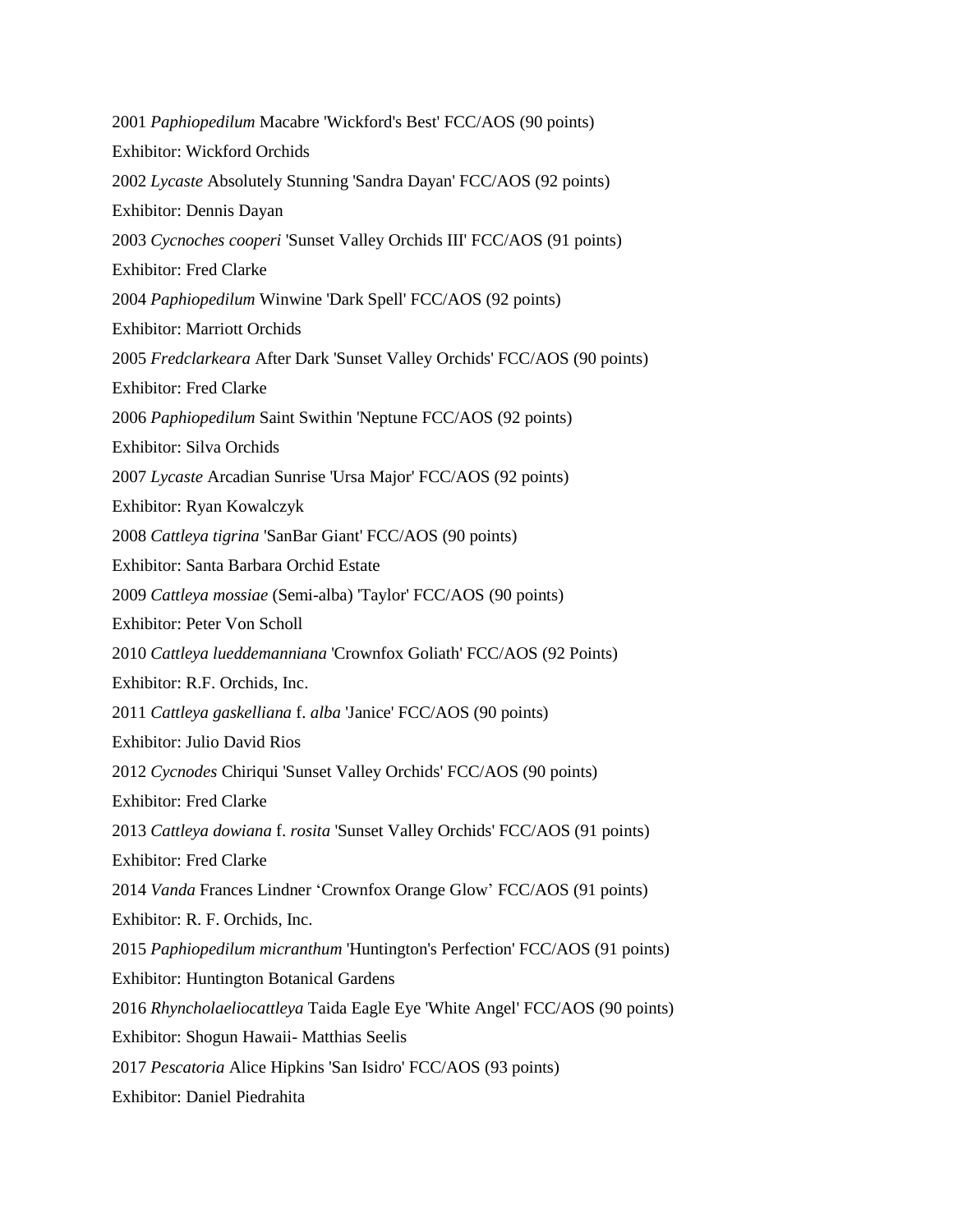2018 *Dendrobium* Kirkland Nixon 'Bredren' FCC/AOS (93 points) Exhibitor: Bredren Orchids and Phillip Hamilton 2019 *Catamodes* Darkonium 'Ebony Beauty' FCC/AOS (90 points) Exhibitor: Rick Wells 2020 *Bulbophyllum* Wes Newton 'Big Bear' FCC/AOS (92 points) Exhibitor: Ryan Kowalczyk

#### **THE ROY T. FUKUMURA AWARD (6.2.11.8)**

The Roy T. Fukumura Award is given to the grower of the orchid plant, either species or hybrid, which is regarded as the most outstanding example of the genus Vanda, those genera in the subtribe Aeridinae (=Sarcanthinae) which hybridize with Vanda, and their intergeneric hybrids, excluding Phalaenopsis, awarded during the preceding calendar year. A plant may be simultaneously eligible for both the Fukumura and the Fuchs Awards; however, the plant may not win more than one of these Awards. The award was established in 1993 and endowed by donations to honor Mr. Roy T. Fukumura.

1992 *Rhynchostylis coelestis* var. *coerulea* 'Lea' CCM/AOS (87 points)

Exhibitor: Richard Takafuji 1993 *Vanda* Fuchs Meditation 'Robert' FCC/AOS (93 points) Exhibitor: R.F. Orchids 1994 *Sarcochilus hartmannii* 'Windy Nook' CCM/AOS (84 points) Exhibitor: Dick and Carol Doran 1995 *Vanda* Fuchs Baby Doll 'Redland Spots' AM/AOS (80 points) Exhibitor: R.F. Orchids 1996 *Vanda* Mem. Brad Majewski 'Jill' AM/AOS (83 points) Exhibitor: Jack and Norma Majewski 1997 *Vanda* Ken Kone 'Crownfox Spots' AM/AOS (81 points) Exhibitor: R.F. Orchids, Inc. 1998 *Aerides rosea* 'Blue Angels' AM/AOS (81 points) Exhibitor: Neal Crosswhite 1999 *Trichovanda* Gem 'Fuijo's Legacy' AM/AOS (81 points) Exhibitor: Wallace K. Nakamoto 2000 *Trichoglottis atropurpurea* 'Vin-Mar' AM/AOS (82 points) Exhibitor: Harry and Susie Gallis 2001 *Renanthera* Nancy Chandler 'Penang' AM/AOS (82 points)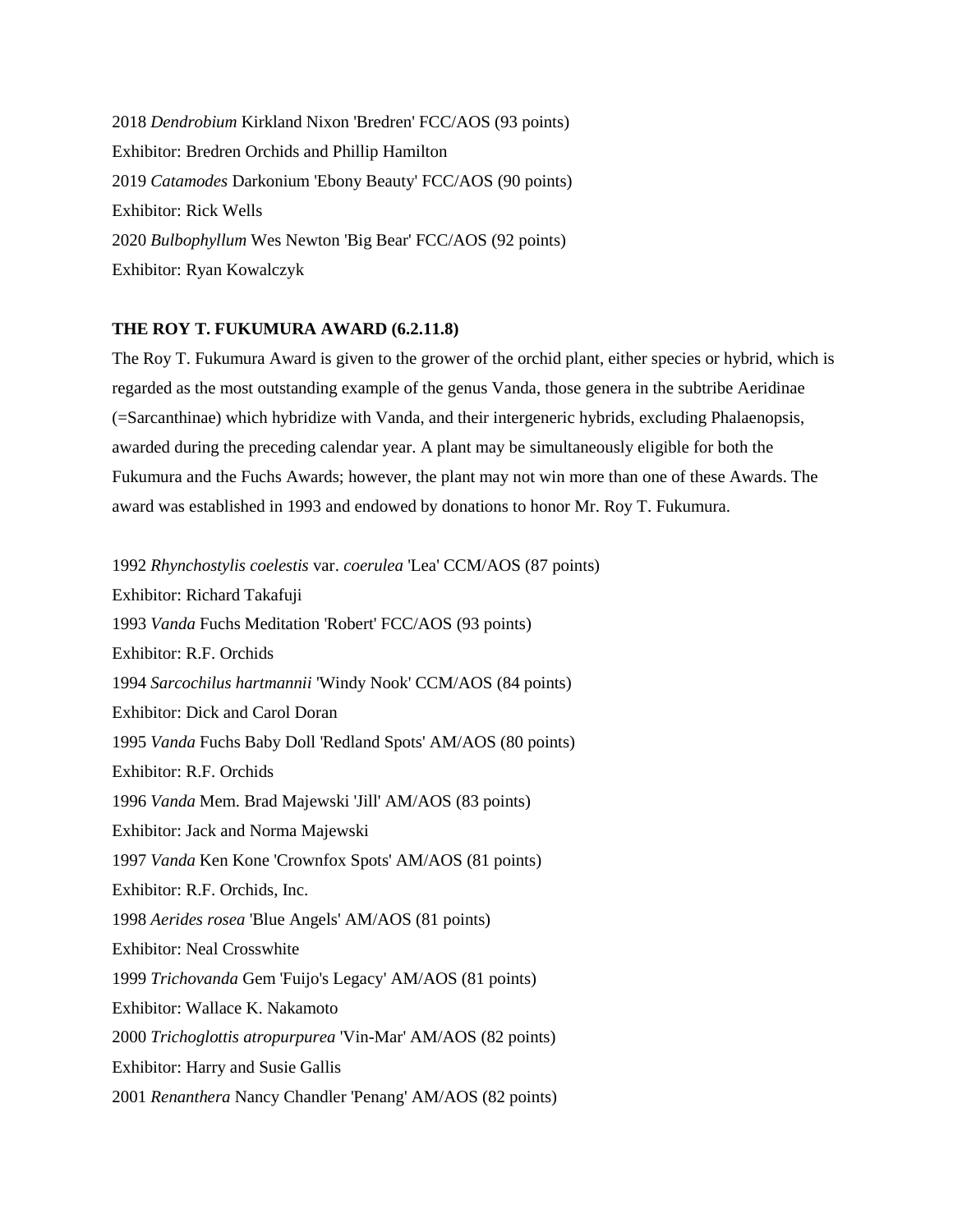Exhibitor: Nick Snakenberg- Denver Botanic Gardens 2002 *Vanda* Robert's Delight 'Crownfox Big Red' FCC/AOS (90 points) Exhibitor: R.F. Orchids 2003 *Vanda* John deBiase 'Angela' FCC/AOS (90 points) Exhibitor: Bill Williamson 2004 *Vanda ampullacea* 'David's Delicious' AM/AOS (84 points) Exhibitor: David L. Grove 2005 *Vandachostylis* Viboon Velvet 'Indigo' AM/AOS (81 points) Exhibitor: Orchidaceae Nursery 2006 *Vandachostylis* Pinky 'Orchidgrove' AM/AOS (83 points) Exhibitor: David L. Grove 2007 *Vanda merrillii* 'ORCHIDbabies Black Magic' AM/AOS (86 points) Exhibitor: ORCHIDbabies 2008 *Vanda falcata* (Shutennou) 'High Five' AM/AOS (84 points) CCM/AOS (88 points) Exhibitor: Orchids Ltd. 2009 *Vanda* Crownfox Goliath 'Full Moon' AM/AOS (85 points) Exhibitor: R. F. Orchids, Inc. 2010 *Vanda falcata* (Higashidemiyako) 'Liberty Hill' CCM/AOS (86 Points) Exhibitor: Ralph and Chieko Collins 2011 *Aeridovanda* Somsri Sunlight 'Merienda Lane' AM/AOS (80 points) Exhibitor: Ed and Donna Wise 2012 *Vanda merrillii* 'Ritter's Gem' AM/AOS (83 points) Exhibitor: Ritter Tropic 1 Orchids 2013 *Vanda* Judy Cook 'Spotted Butterfly' AM/AOS (83 points) Exhibitor: Thomas G. Coffey 2014 *Rhynchostylis gigantea* 'F4 #1' CCE/AOS (94 points) Exhibitor: Tetraploid Orchids 2015 *Sarcochilus* Magic 'Dark Heart; AM/AOS (84 points) Exhibitor: James G. Morris 2016 *Sarcochilus* Kulnura Dazzel 'Elizabeth Anne' AM/AOS (82 points) Exhibitor: James G. Morris 2017 *Perreiraara* Hot Lips 'Copper Bird' AM/AOS (83 points) Exhibitor: R.F. Orchids, Inc. 2018 *Aeridovanda* Somsri Sunlight 'Golden Sands' AM/AOS (84 points)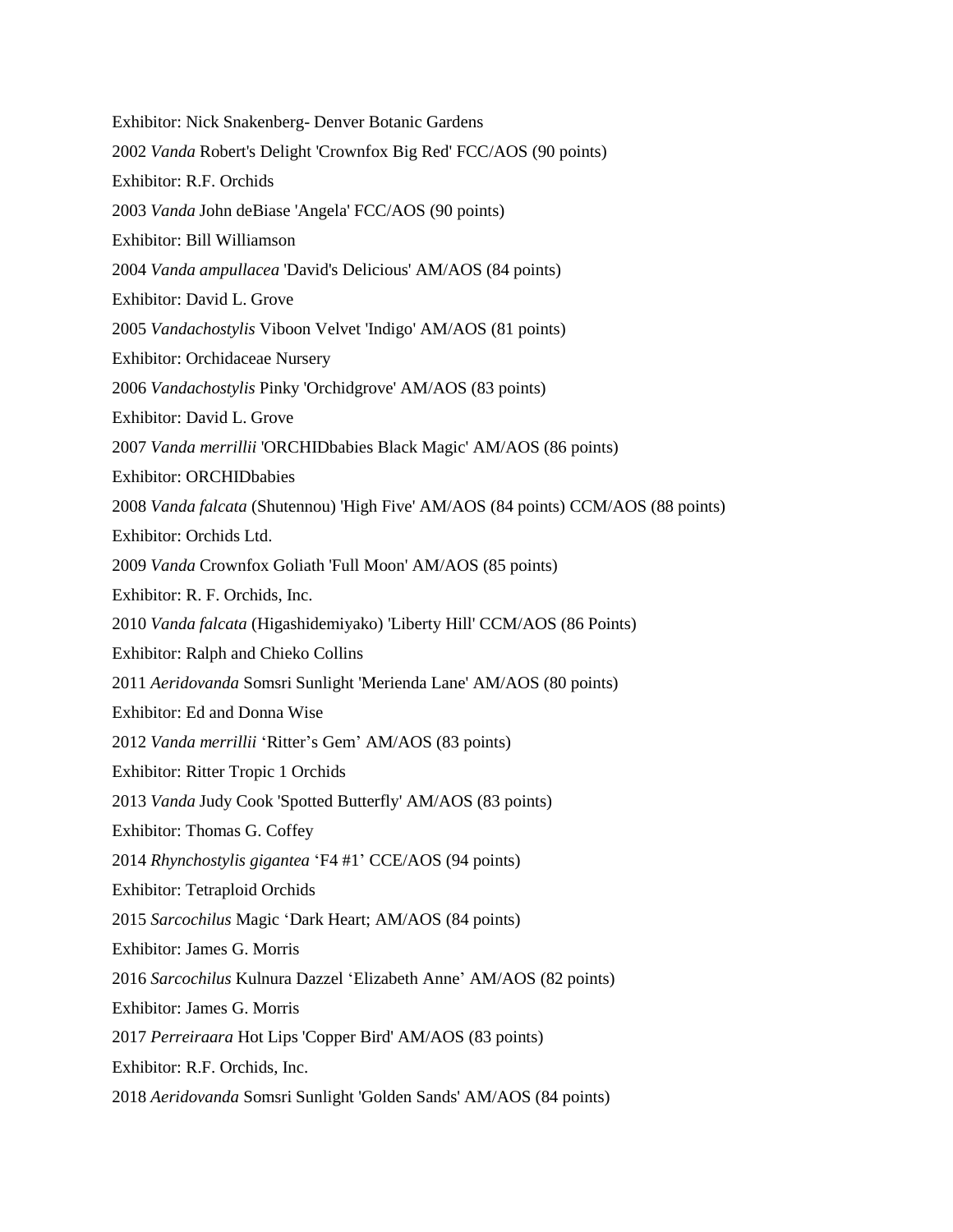Exhibitor: R.F. Orchids, Inc. 2019 *Robiquetia cerina* 'Donna's Treasures' AM/AOS (82 points) Exhibitor: Oakwood Orchids 2020 *Aerides lawrenceae* 'Crownfox Velvet' FCC/AOS (93 points) Exhibitor: R.F. Orchids, Inc.

#### **THE JAMES AND MARIE RIOPELLE AWARD (6.2.11.9)**

The James and Marie Riopelle Award is given to the grower of the orchid plant, either species, intersectional hybrid or intrasectional hybrid, which is regarded as the most outstanding example of **Miltonia/Miltoniopsis** awarded during the preceding calendar year. The award was established in 1993, endowed by Mr. and Mrs. James H. Riopelle, and augmented by donations to honor them.

1993 *Miltoniopsis* Alysen Ono 'Lizz' AM/AOS (82 points) Exhibitor: Hajime Ono 1994 *Miltoniopsis* Venus 'On the Half Shell' AM/AOS (81 points) Exhibitor: Rolfe Horticulture 1995 *Miltonia moreliana* 'Hartford's Ebony Star' FCC/AOS (92 points) Exhibitor: The Little Greenhouse 1996 *Miltoniopsis* Rouge 'Akatsuka' CCM/AOS (84 points) Exhibitor: Bill Thoms and Doris Dukes 1997 *Miltoniopsis* Red Woodham 'Premier Cru Classe' HCC/AOS (77 points) Exhibitor: Sunset Orchids 1998 *Miltoniopsis* Lady Snow 'Paper Doll' AM-CCM/AOS (82, 86 points) Exhibitor: Ivan Komoda 1999 *Miltoniopsis* Oise 'Olinda Cloudline' AM/AOS (82 points) Exhibitor: Orchids of Olinda 2000 *Miltoniopsis* Rouge 'Akatsuka' CCE/AOS (91 points) Exhibitor: Bill Thoms and Doris Dukes 2001 *Miltonia* Venus 'Tumblebrook' HCC/AOS (77 points) Exhibitor: Richard Kaufman, MD 2002 *Miltoniopsis* Lennart Karl Gottling 'Jennifer Lynne' AM/AOS (80 points) Exhibitor: Robert G. Wyman 2003 *Miltoniopsis* Gerald Michael Lawless 'Elaine' AM/AOS (89 points) Exhibitor: Sawyer's Exotic Greenhouse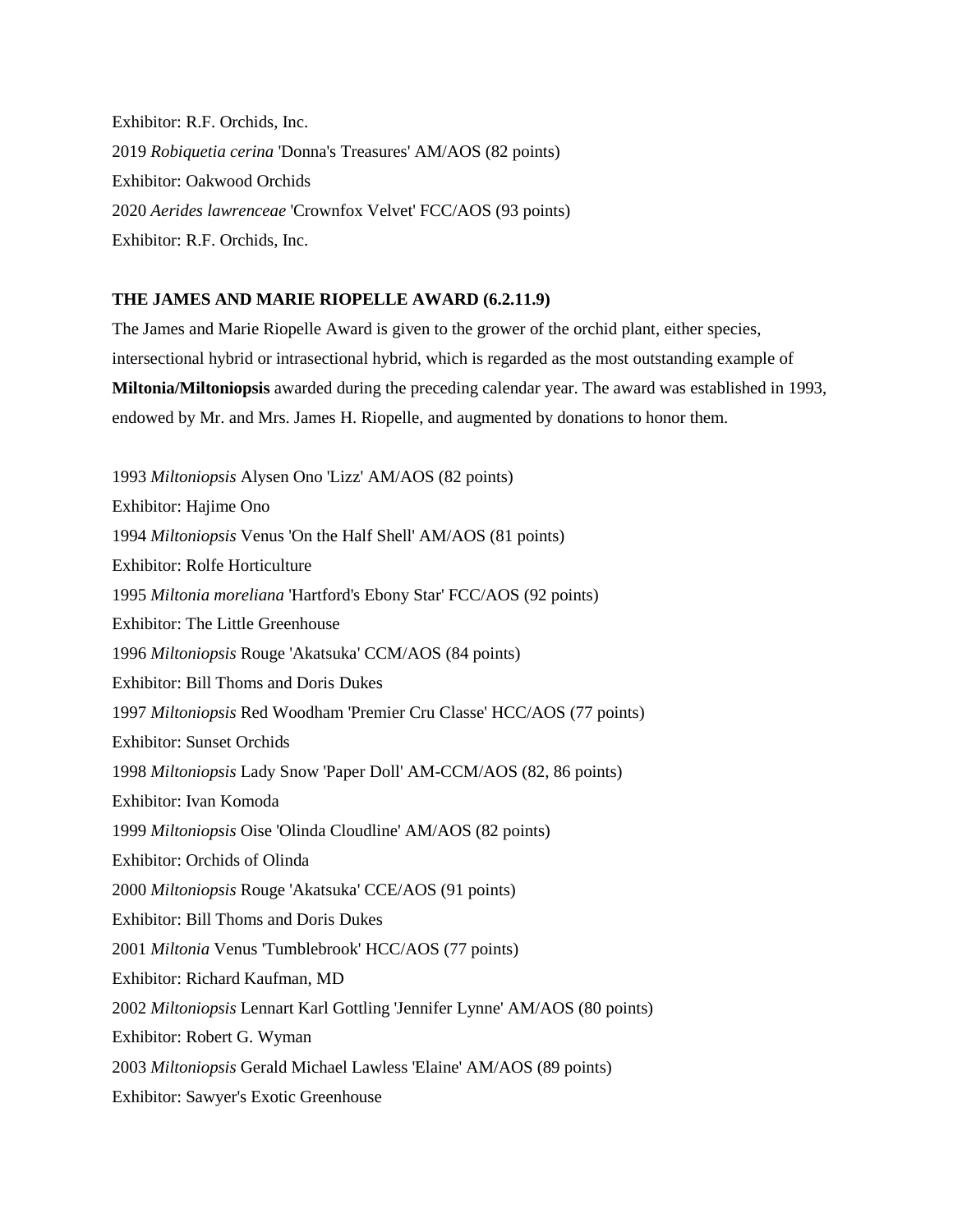2004 *Miltoniopsis* Steve Skoien 'Poetry in Pink' AM/AOS (83 points) Exhibitor: Ivan Komoda 2005 *Miltoniopsis* Lennart Karl Gottling 'Wickford's Raspberry Patch' HCC/AOS (77 points) Exhibitor: Wickford Orchids 2006 *Miltoniopsis* Tome Yokoyama 'Red Berry' AM/AOS (80 points) Exhibitor: Ivan Komoda 2007 *Miltoniopsis* Don Egger 'Occam's Razor' AM/AOS (83 points) Exhibitor: Bergen Todd 2008 *Miltoniopsis* Lennart Karl Gottling 'Black Ruby' AM/AOS (80 points) Exhibitor: Ivan Komoda 2009 *Miltoniopsis phalaenopsis* 'John Leathers' AM/AOS (87 points) Exhibitor: David Grove 2010 *Miltoniopsis* Up Country Puna 'Keeau Star' AM/AOS (83 Points) Exhibitor: Golden Gate Orchids 2011 *Miltoniopsis* Arthur Cobbledick 'Camano Joy' FCC/AOS (91 points) Exhibitor: Larry Cox 2012 *Miltonia moreliana* 'Jackie's Pride' FCC/AOS (91 points) Exhibitor: Jackie Wood 2013 *Miltoniopsis* Don Egger 'Snow Ruby' FCC/AOS (90 points) Exhibitor: Golden Gate Orchids 2014 *Miltoniopsis* Lady Snow 'Hanashobu' AM-CCM/AOS (81, 84 points) Exhibitor: Hillsview Orchids 2015 *Miltoniopsis* Bobbie Smiles 'Remember Me' HCC/AOS (78 points) Exhibitor: Bergen Todd 2016 *Miltoniopsis* Bleuana 'Shawnee' AM/AOS (80 points) Exhibitor: Deborah Halliday 2017 *Miltoniopsis* Bert Field 'Ono' CCM/AOS (80 points) Exhibitor: Loretta Ricketts 2018 *Miltoniopsis* Michiko Hayasuke 'Mango Dancer' AM/AOS (80 points) Exhibitor: Winning Orchids 2019 *Miltonia moreliana* 'Beule's Big One' FCC/AOS (92 points) Exhibitor: Richard Rothschild 2020 *Miltonia* Golden Jaguar 'Julia Katherine' HCC/AOS (79 points) Exhibitor: Eron Borne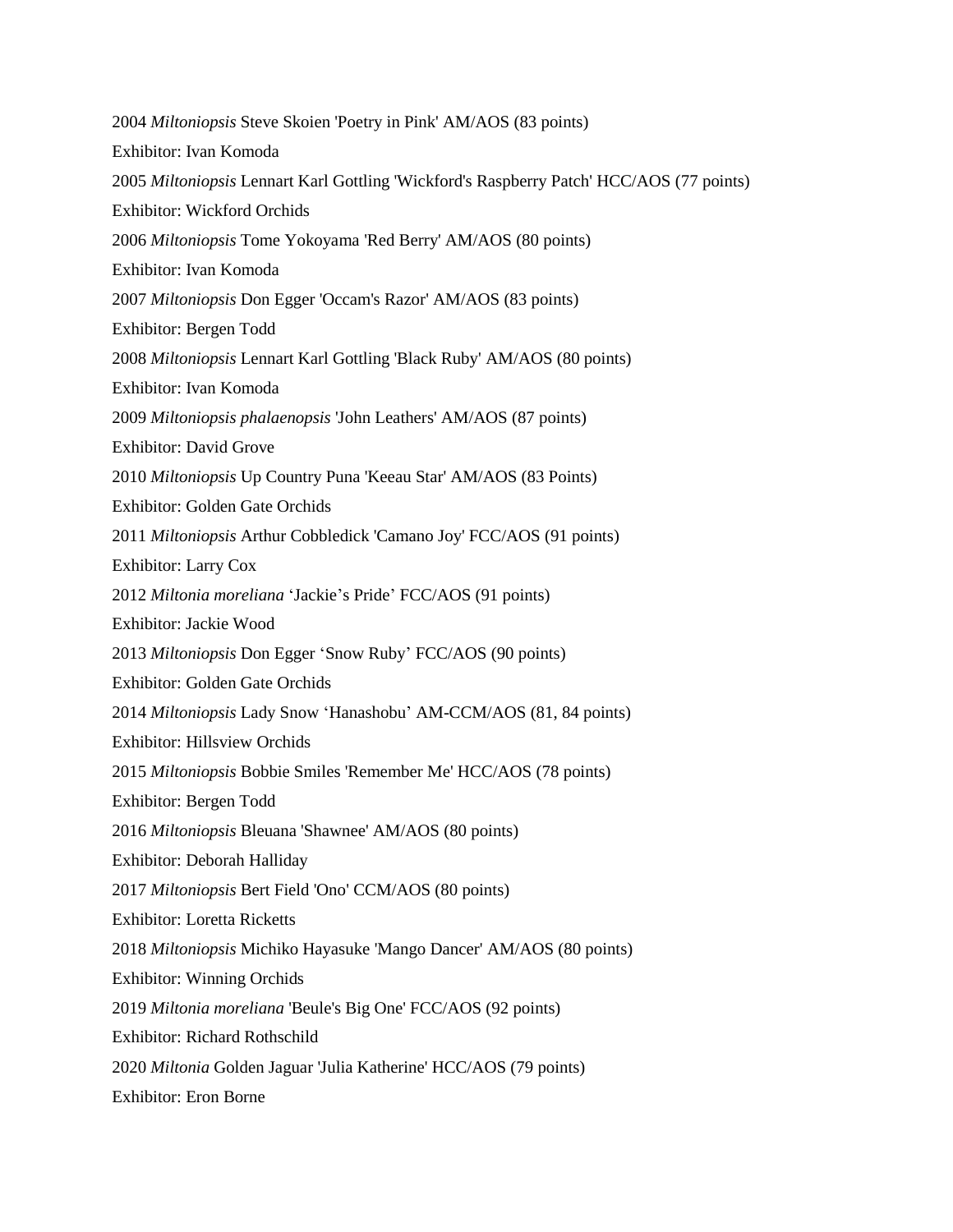#### **THE ROBERT B. DUGGER AWARD (6.2.11.10)**

The Robert B. Dugger **Odontoglossum** Award, which was established by the friends of Robert B. Dugger and members of the Odontoglossum Alliance, has been presented by the AOS trustees since 1996. It recognizes the work of a man who was responsible for the 1980s renaissance in Odontoglossums. Dugger established new pathways in intergeneric breeding, and created more than 8,000 crosses. Plants, either species or hybrid, eligible for the Robert B. Dugger Award should have parentage that contains an Odontoglossum as defined by the taxonomy in place at the time the award was established, and have been awarded during the preceding calendar year. Examples of these species include the following: Odm. crispum/Onc. alexandrae, Odm./Onc. nobile (Odm. pescatorei), Odm./Onc. cirrhosum, Odm../Onc. spectatissimum, Odm../Onc. luteo-purpureum, and Odm../Onc. hallii. A plant may be simultaneously eligible for the Carpenter and Dugger awards; however, the plant may not win more than one of these Awards.

1995 *Otorhynchocidium* Cherry Fudge 'Swiss Mocha' AM/AOS (83 points)

Exhibitor: Doug and Terry Kennedy

1996 *Rossioglossum* Rawdon Jester 'San Damiano' FCC-CCM/AOS (91, 93 points)

Exhibitor: Joseph L. Walker, PhD

1997 *Oncidium* Bombay 'Wingate' AM/AOS (80 points)

Exhibitor: Charles E. Wingate Jr., MD

1998 *Rhynchorettia* Ronald Ciesinski '15th Anniversary' FCC/AOS (90 points)

Exhibitor: Taylor Orchids

1999 *Oncidium* McLaren Vale 'Brookside Cherry Tart' HCC/AOS (79 points)

Exhibitor: Brookside Greenhouses

2000 *Oncidium* La Pouquelaye 'Arborview' AM/AOS (80 points)

Exhibitor: Robert F. Florsheim

2001 *Oncidium* Joe's Drum 'Henry Boy' AM/AOS (81 points)

Exhibitor: Loc Tran

2002 *Oncidium* Matoaka Road 'Ruth' AM/AOS (86 points)

Exhibitor: Craig B. Anderson

2003 *Oncidium* Eric's Parade 'Sunshine' HCC/AOS (77 points)

Exhibitor: William A. Baker

2004 *Oncidium* Leysa 'Patience' AM/AOS (80 points)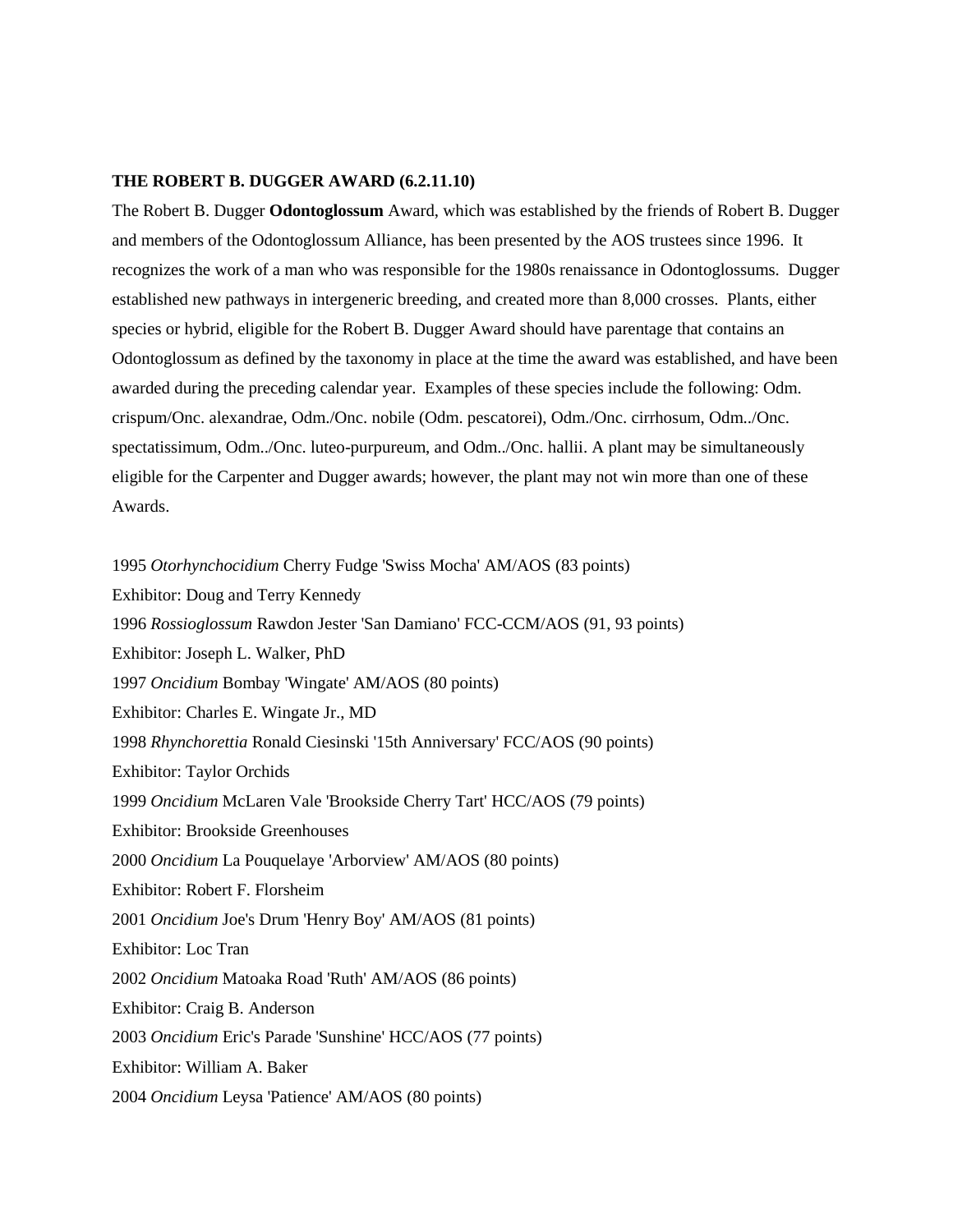Exhibitor: Larry Sanford 2005 *Oncidium* Tiger Glow 'Neptune' HCC/AOS (77 points) Exhibitor: Silva Orchids 2006 *Oncidium* Black Diamond 'Black Beauty' HCC/AOS (76 points) Exhibitor: Tom Etheridge and Luanne Rolly 2007 *Brassidium* Golden Harry 'Liu' HCC/AOS (77 points) Exhibitor: Kamuela Greenhouse 2008 *Oncidium* Tiger Brew 'Janet Bernhardt' AM/AOS (80 points) Exhibitor: Janet Bernhardt 2009 *Oncidium* Drummer Joe 'Elena' AM/AOS (81 points) Exhibitor: New Vision Orchids 2010 *Otorhynchocidium* Cherry Fudge 'Shungefsu' AM/AOS (81 points) Exhibitor: Ron Midgett 2011 *Oncidium* Stroperry 'Twilight Treat' AM/AOS (81 points) Exhibitor: Mario and Connie Ferrusi 2012 *Oncidium* Deloraine 'Jeune Vision' HCC/AOS (78 points) Exhibitor: New Vision Orchids 2013 *Oncidium* Helen Dugger 'Dugger's Vision' FCC/AOS (90 points) Exhibitor: New Vision Orchids 2014 *Brassidium* Red Rascal 'Diablo' AM/AOS (80 points) Exhibitor: John Dunkelberger 2015 *Cyrtocidium* Chocolate Mac 'Incredible' HCC/AOS (79 points) Exhibitor: John Dunkelberger 2016 *Oncostele* Midnight Miracles 'Cheri' AM/AOS (82 points) Exhibitor: Dave Wujek 2017 *Oncidium* Pui Chin 'Flying Tiger' AM/AOS (88 points) Exhibitor: New Vision Orchids 2018 *Oncidium alexandrae* 'Cream' AM/AOS (82 points) Exhibitor: New Vision Orchids 2019 *Oncidopsis* Mont des Louannes 'Kaleidoscopic Vision' AM/AOS (84 points) Exhibitor: New Vision Orchids 2020 *Oncidium* Drummer Harry 'Red Explosion' HCC/AOS (78 points) Exhibitor: New Vision Orchids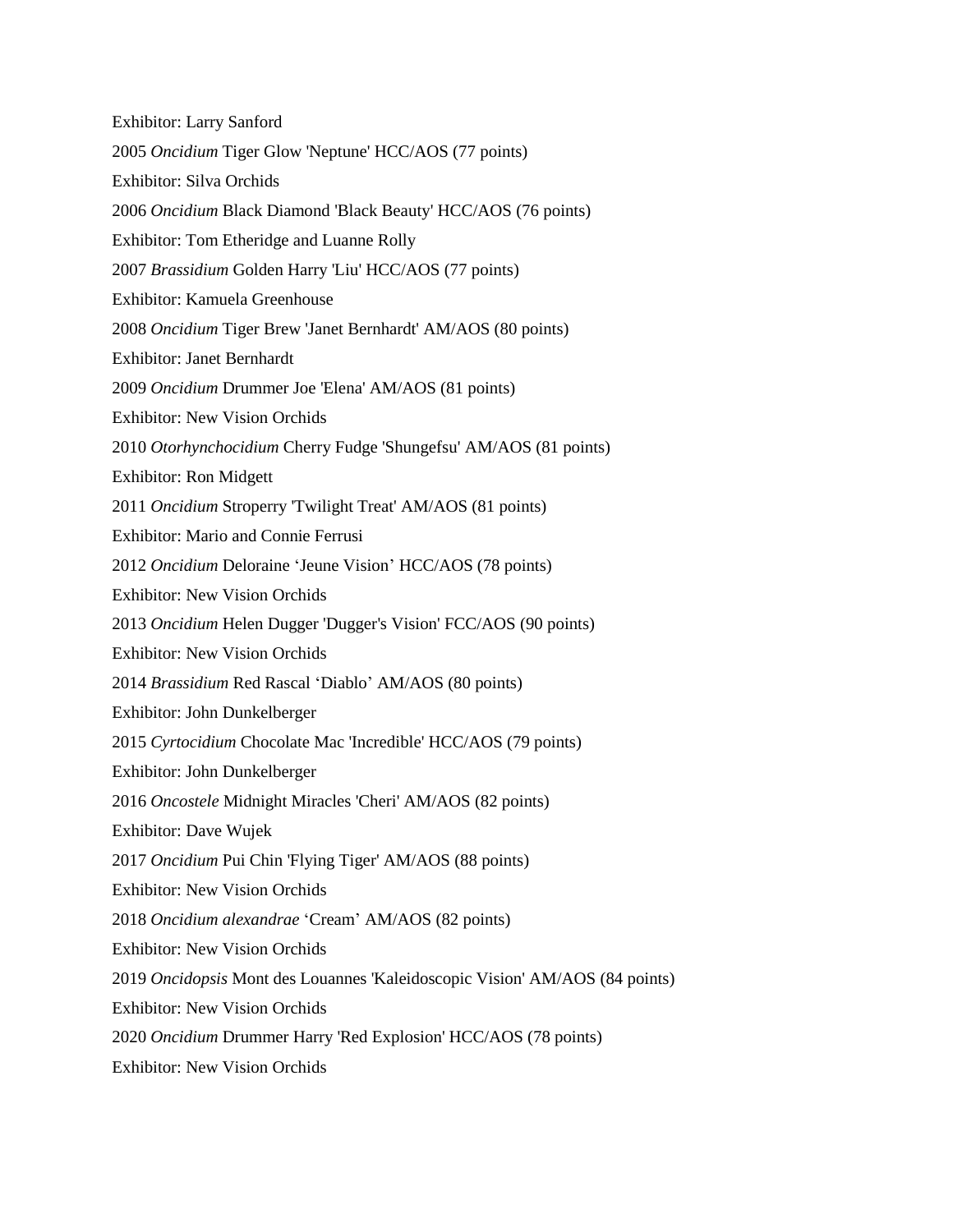#### **THE BENJAMIN KODAMA AWARD (6.2.11.11)**

The Benjamin Kodama Award is given to the grower of the orchid plant, either species or hybrid, which is regarded as the most outstanding example of the **Dendrobium Alliance** awarded during the preceding calendar year. The award was established in 1996 and endowed by donations to honor Mr. Benjamin

1996 *Dendrobium densiflorum* 'Meredith Ann' CCM/AOS (95 points) Exhibitor: Spencer's Greenhouse 1997 *Dendrobium obtusipetalum* 'Maureen's Candy Corn' CHM/AOS (85 points) Exhibitor: Mountain Orchids 1998 *Dendrobium nobile* var. *album* 'Old Mill' AM-CCM/AOS (88, 88 points) Exhibitor: Old Mill Orchids 1999 *Dendrobium* Sabine Beauty 'Black Beauty' AM/AOS (82 points) Exhibitor: Wes Addison 2000 *Dendrobium hercoglossum* 'Solana Beach' CCE/AOS (92 points) Exhibitor: Cynthia Hill 2001 *Dendrobium tobaense* 'Green Ghost' HCC/AOS (79 points) Exhibitor: Golden Gate Orchids 2002 *Dendrobium thyrsiflorum* 'Saint Chrysostom' CCE/AOS (94 points) Exhibitor: Jan Szyren 2003 *Dendrobium cuthbertsonii* 'B.C. Treasure' CCM/AOS (89 points) Exhibitor: Carla Bischoff 2004 *Dendrobium cyanocentrum* 'Old Blue Eyes' CCM/AOS (82 points) Exhibitor: Stephen Helbling 2005 *Dendrobium* Warragul 'Tartan' HCC/AOS (77 points) Exhibitor: Dick and Carol Doran 2006 *Dendrobium lawesii* 'Sweetbay' AM/AOS (84 points) Exhibitor: Peter and Gail Furniss 2007 *Dendrobium densiflorum* 'Clackamas' AM/AOS (85 points) Exhibitor: Clackamas Orchids 2008 *Dendrobium cucullatum* 'Wanda Byrd' CCE/AOS (90 points) Exhibitor: Byrd's Orchids 2009 *Dendrobium victoriae-reginae* 'Patience' AM/AOS (80 points)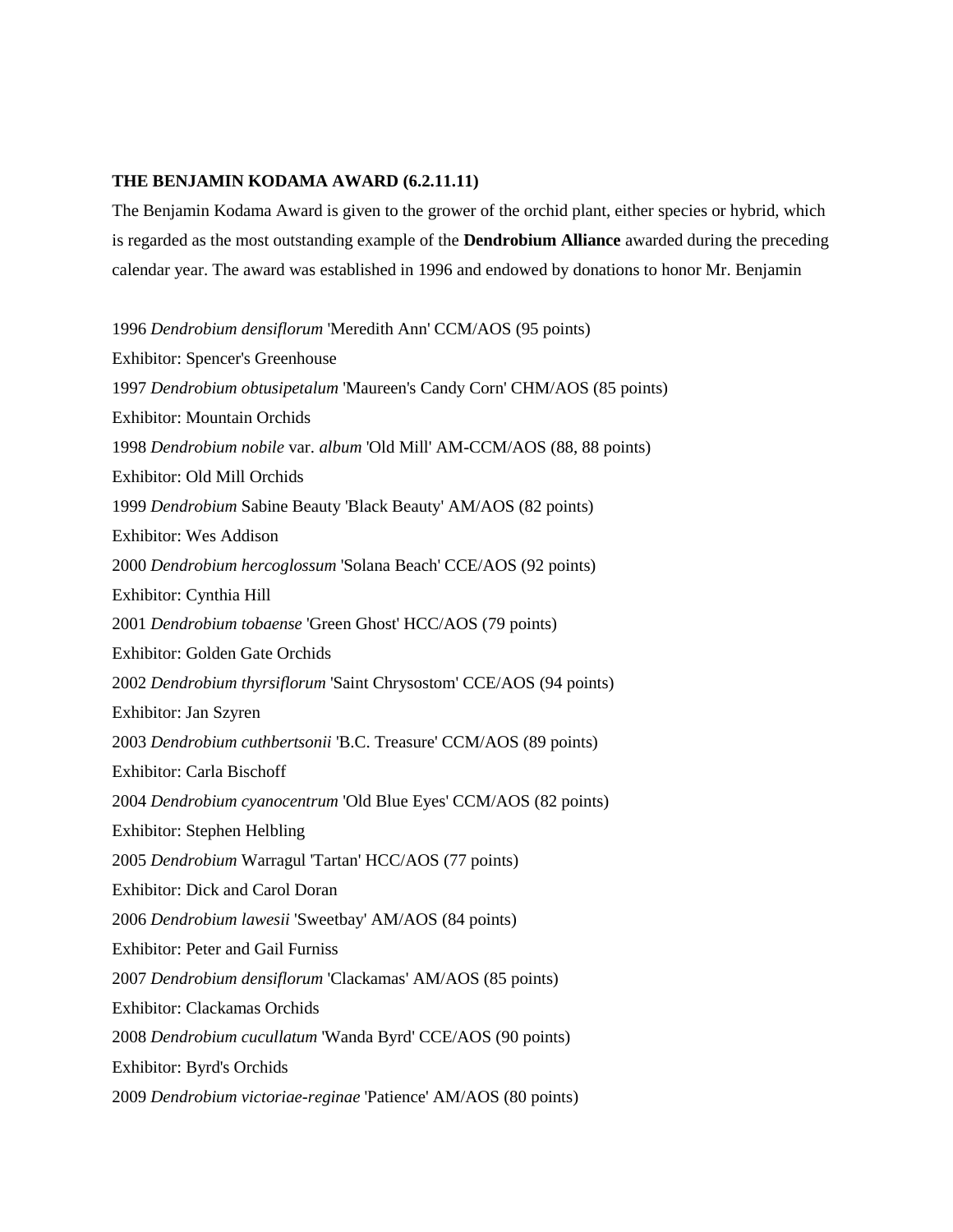Exhibitor: Larry Sanford 2010 *Dendrobium* Duno Vivspot 'Colorspot' AM/AOS (81 points) Exhibitor: Santa Barbara Orchid Estate 2011 *Dendrobium cyanocentrum* 'Cosmo'' AM-CCE/AOS (80, 90 points) Exhibitor: Terry Thompson 2012 *Dendrobium tobaense* 'Green Genie' AM/AOS (83 points) Exhibitor: Hilo Orchid Farm 2013 *Dendrobium lindleyi* 'Lady Westmacott' CCE/AOS (90 points) Exhibitor: Joseph J. Francis 2014 *Dendrobium teretifolium* 'Spider Man' CCM/AOS (85 points) Exhibitor: Beth Hurliman 2015 *Dendrobium* Avril's Gold 'Ray' HCC/AOS (79 points) Exhibitor: Santa Barbara Orchid Estate 2016 *Dendrobium* Doctor Uthai 'Leonie' AM/AOS (86 points) Exhibitor: Catherine Thomas 2017 *Dendrobium* Mah Bow Tan 'E Orchids' HCC/AOS (78 points) Exhibitor: Edwin A. Perez 2018 *Dendrobium* Jiaho Candy 'Popping Pumpkin' AM/AOS (83 points) Exhibitor: Norman's Orchids 2019 *Dendrobium thyrsiflorum* 'Wailele' CCE/AOS (92 points) Exhibitor: Andrew Okada 2020 *Dendrobium lasianthera* 'Krull-Smith' AM/AOS (86 points) Exhibitor: Krull-Smith

## **THE FRED HILLERMAN AWARD (6.2.11.12)**

The Fred Hillerman Award is given to the grower of the orchid plant, either species or hybrid, which is regarded as the most outstanding example of the **Angraecoid Alliance** awarded during the preceding calendar year. The award was established in 2000 and endowed by donations to honor Mr. Fred Hillerman.

2000 No award given 2001 *Aerangis* Ivory Star 'Max' AM/AOS (80 points) Exhibitor: Max C. Thompson 2002 *Aerangis stylosa* 'Star Burst' CCM/AOS (86 points)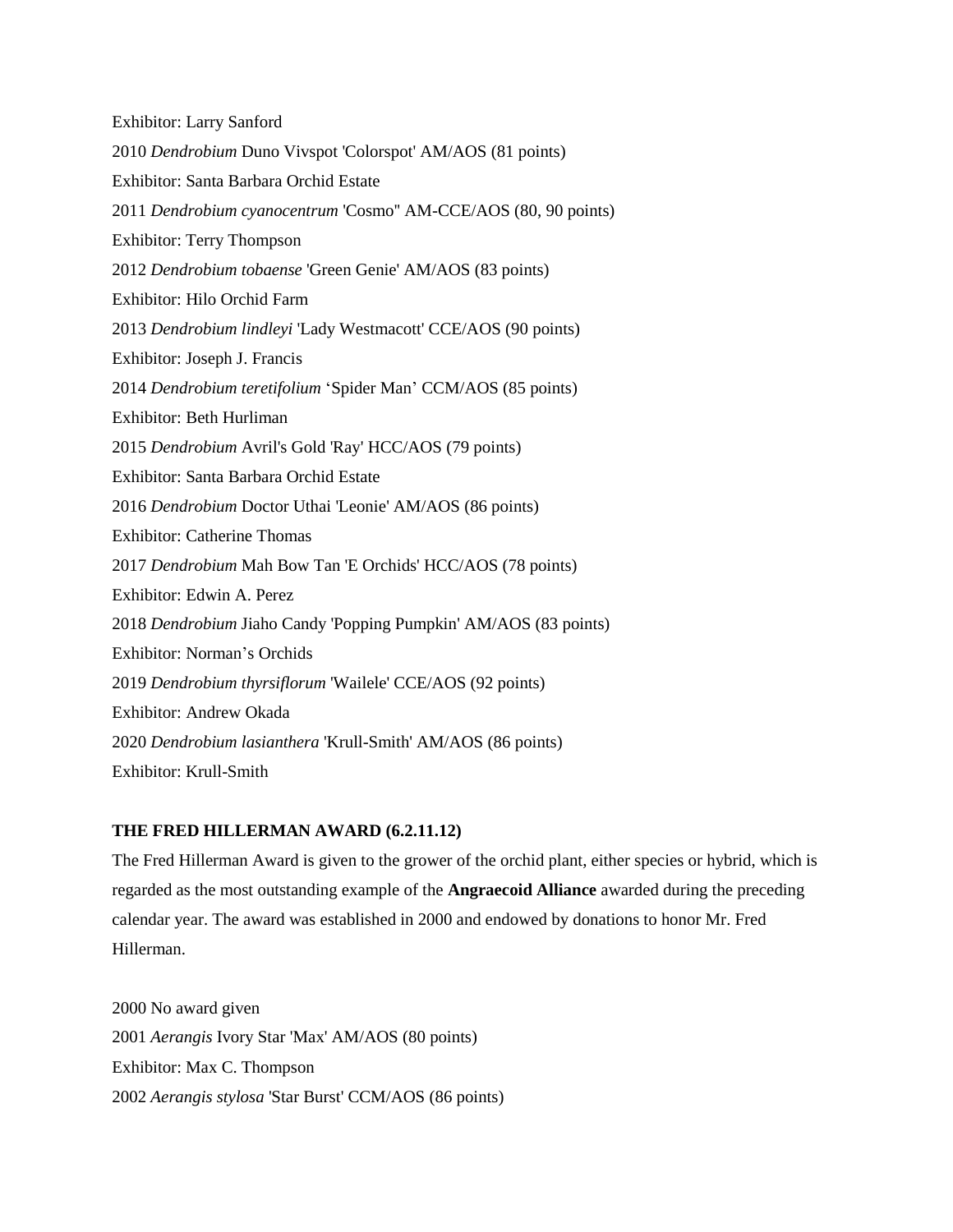| <b>Exhibitor: Taylor Orchids</b>                                            |
|-----------------------------------------------------------------------------|
| 2003 Angraecum White Emblem 'Joyce Sarah' AM/AOS (82 points)                |
| Exhibitor: Dennis Dayan                                                     |
| 2004 Mystacidium capense 'Myung Chun-Seunim' CCM/AOS (82 points)            |
| Exhibitor: Anna S. Chai                                                     |
| 2005 Sobennikoffia robusta 'Sparkling Elegance' AM/AOS (80 points)          |
| Exhibitor: Mario and Conni Ferrusi                                          |
| 2006 Aerangis distincta 'Joanna' CHM/AOS (85 points)                        |
| Exhibitor: Bob and Joanna Eckstrom                                          |
| 2007 Aerangis somalensis 'Mitchell Park Domes' CHM/AOS (81 points)          |
| Exhibitor: Mitchell Park Horticultural Conservatory                         |
| 2008 Angraecum Appalachian Star 'Darn Tootin' AM/AOS (86 points)            |
| Exhibitor: Howard Bronstein and Bill Walsh                                  |
| 2009 Mystacidium capense 'Carrie Chu' FCC-CCE/AOS (92, 95 points)           |
| <b>Exhibitor: Don Brown</b>                                                 |
| 2010 Aerangis Winter Snow 'Sierra Nevada' HCC/AOS (79 points)               |
| <b>Exhibitor: Gold Country Orchids</b>                                      |
| 2011 Aerangis biloba 'Missy's Angel' CCE/AOS (91 points)                    |
| <b>Exhibitor: Sue Davis</b>                                                 |
| 2012 Aerangis mystacidii 'Windswept's White Waterfall' CCM/AOS (84 points)  |
| Exhibitor: Windswept in Time Orchids                                        |
| 2013 Cryptopus elatus 'Clara' AM/AOS (80 points)                            |
| Exhibitor: Jordan Hawley                                                    |
| 2014 Angraecum Crestwood 'Wally's Star' HCC/AOS (77 points)                 |
| Exhibitor: Patsy Boersma                                                    |
| 2015 Aerangis James G. Coyner 'Little Snow Gems' CCE-AM/AOS (92, 87 points) |
| <b>Exhibitor: Marion Steele</b>                                             |
| 2016 Angraecum Crestwood 'Tomorrow Star' FCC-CCE/AOS (93, 95 points)        |
| <b>Exhibitor: Fred Clarke</b>                                               |
| 2017 Aerangis biloba 'Winterfell' CCM/AOS (86 points)                       |
| <b>Exhibitor: Orchids Limited</b>                                           |
| 2018 Aerangis citrata 'Jeff's' CCE/AOS (95 points)                          |
| <b>Exhibitor: Tropical Orchid Farm</b>                                      |
| 2019 Aerangis modesta 'Gabriel Amaru' CCE/AOS (91 points)                   |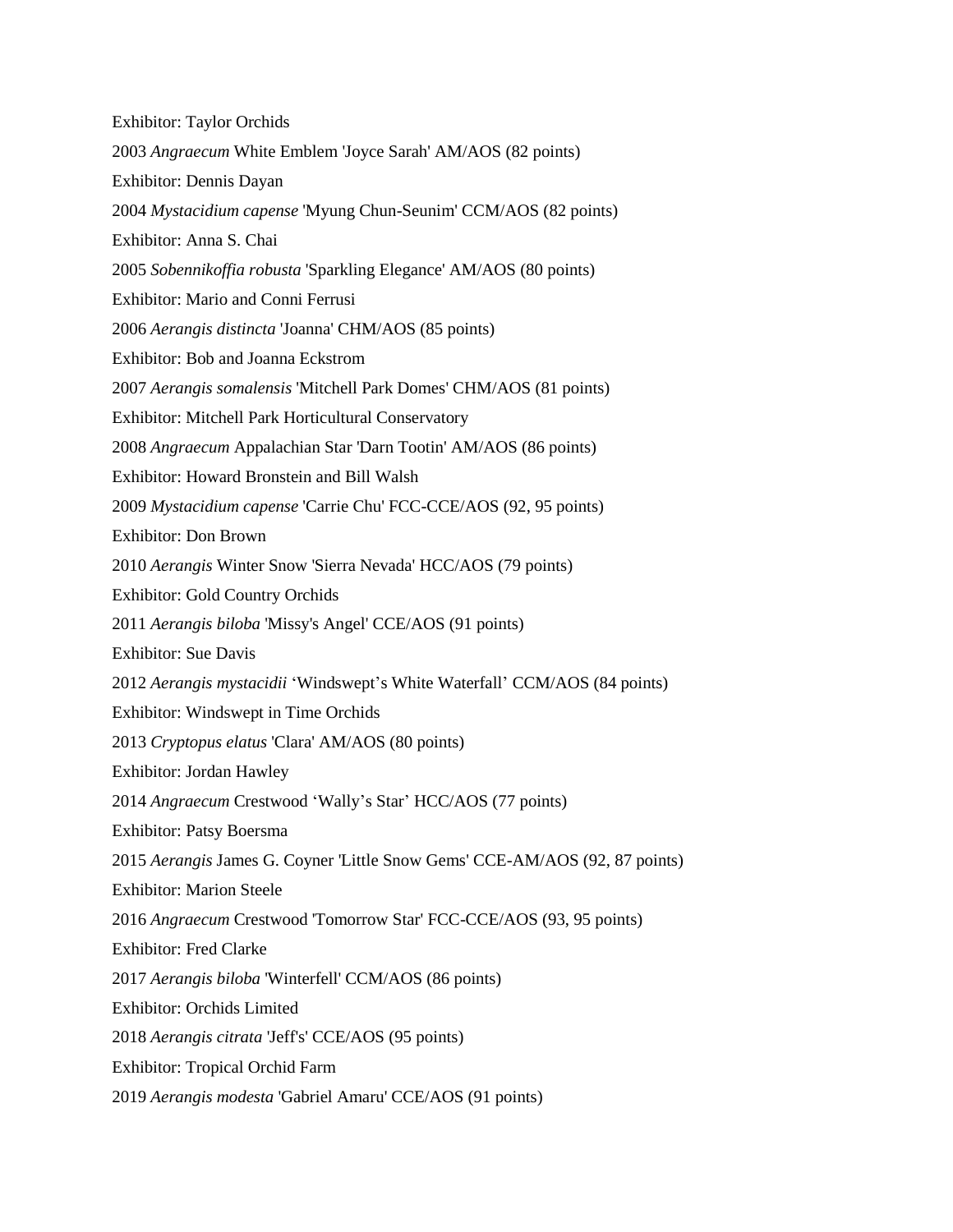Exhibitor: Ben Oliveros and Orchid Eros 2020 *Angraecum* Crestwood 'Tomorrow Star' CCM/AOS (83 points) Exhibitor: Krull-Smith

## **THE BENJAMIN C. BERLINER AWARD (6.2.11.13)**

The Benjamin C. Berliner Award is given to the grower of the orchid plant, either species or hybrid, which is regarded as the most outstanding example of the genera **Lycaste, Sudamerlycaste or Anguloa**, or the hybrids between those genera, awarded during the preceding calendar year. The award was established in 2000 and endowed by donations to honor Benjamin C. Berliner, M.D.

2000 *Lycaste* Island of Vulcorn 'Jane Bulman' AM/AOS (80 points) Exhibitor: Dennis Dayan 2001 *Lycaste* Sunset Jaguar 'Sunset Leopard' AM/AOS (80 points) Exhibitor: Sunset Orchids 2002 *Lycaste* Absolutely Stunning 'Sandra Dayan' FCC/AOS (92 points) Exhibitor: Dennis Dayan 2003 *Chaubardia heteroclita* 'Bryon' HCC/AOS (77 points) Exhibitor: Bryon K. Rinke 2004 *Ida jamesiorum* 'Esther Dayan' CHM/AOS (82 points) Exhibitor: Dennis Dayan 2005 *Angulocaste* Paul Gripp 'Pacific Gem' CCE/AOS (90 points) Exhibitor: Dave and Judy Smith 2006 *Ida fimbriata* 'Marlow Orchids' CCM/AOS (81 points) Exhibitor: Jim Marlow, Marlow Orchids 2007 *Lycaste* Jackpot 'His Majesty' FCC/AOS (92 points) Exhibitor: Phil and Ann Jesup 2008 *Lycaste* Always 'Melissa Inboriboon' AM/AOS (84 points) Exhibitor: Natt's Orchids 2009 *Lycaste* Chita Sunset 'Winston' AM/AOS (81 points) Exhibitor: Ken and Amy Jacobsen 2010 *Lycaste* Jelly Maker 'Jim Krull' AM/AOS (85 points) Exhibitor: Krull-Smith, Inc. 2011 *Lycaste* Garfield 'Jardin botanique de Montréal' CCM/AOS (83 points) Exhibitor: Jardin botanique de Montréal 2012 *Lycaste* Shoalhaven 'Krull-Smith' AM/AOS (85 points)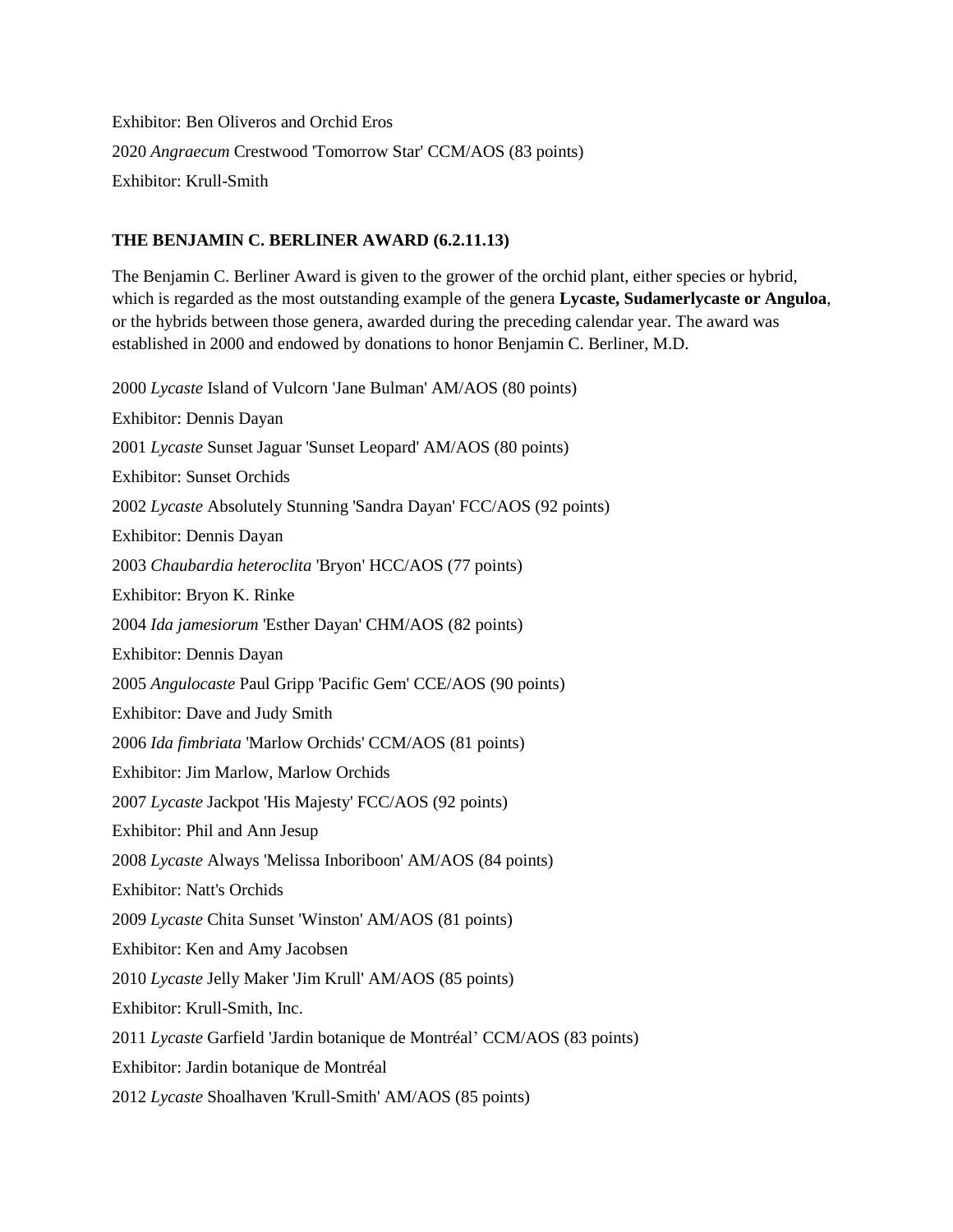Exhibitor: Krull-Smith 2013 *Lycaste* Abou First Spring 'Peter Sobel My Delight' FCC/AOS (93 points) Exhibitor: Helen Pfister 2014 *Lycaste* Chita Red Dragon 'Aldarra' AM/AOS (83 points) Exhibitor: Scott Ware 2015 *Lycaste* Irodori 'Akai Kuchibibiru' FCC/AOS (90 points) Exhibitor: Orchids Limited 2016 *Lycaste consobrina* 'Huntington's Finest' CCE-AM/AOS (92-87 points) Exhibitor: Huntington Botanical Gardens 2017 *Lycaste* Abou Rits 'Chief' AM/AOS (85 points) Exhibitor: Cal-Orchid, Inc. 2018 *Lycaste lasioglossa* 'Melissa Archila' AM/AOS (83 points) Exhibitor: Fredy Archila Morales 2019 *Lycaste* Abou Sunset 'Amitabha' FCC/AOS (92 points) Exhibitor: Japheth Ko 2020 *Lycaste* Green Valley 'Cin Cin' CCE/AOS (91 points) Exhibitor: Stephen Shifflett

## **THE MILTON CARPENTER AWARD (6.2.11.14)**

The Milton Carpenter **Oncidiinae** Award is given to the grower of the orchid plant, regarded the most outstanding example of intergeneric hybridizing within the Oncidiinae alliance, excluding Trichocentrum, Tolumnia, Cyrtochilum and Psychopsis, awarded during the previous calendar year. A plant may be simultaneously eligible for the Carpenter and Dugger awards; however, the plant may not win more than one of these Awards. The Award was established in 2005 and endowed by donations to honor Mr. Milton Carpenter, commercial grower, hybridizer, past president of the AOS, and one of the truly great ambassadors for the hobby.

2006 *Bratonia* Dark Star 'Darth Vader' CCM/AOS (85 points) Exhibitor: Cathy Sullivan 2007 *Rodrumnia* Orchidom Valentine 'Alameda' HCC/AOS (77 points) Exhibitor: William H. Savage 2008 *Oncidium* La Jolla Passion 'Mary's Peak' HCC/AOS (77 points) Exhibitor: Tom Etheridge and Luanne Rolly 2009 *Trichopilia* Apache 'Leon' AM/AOS (80 points)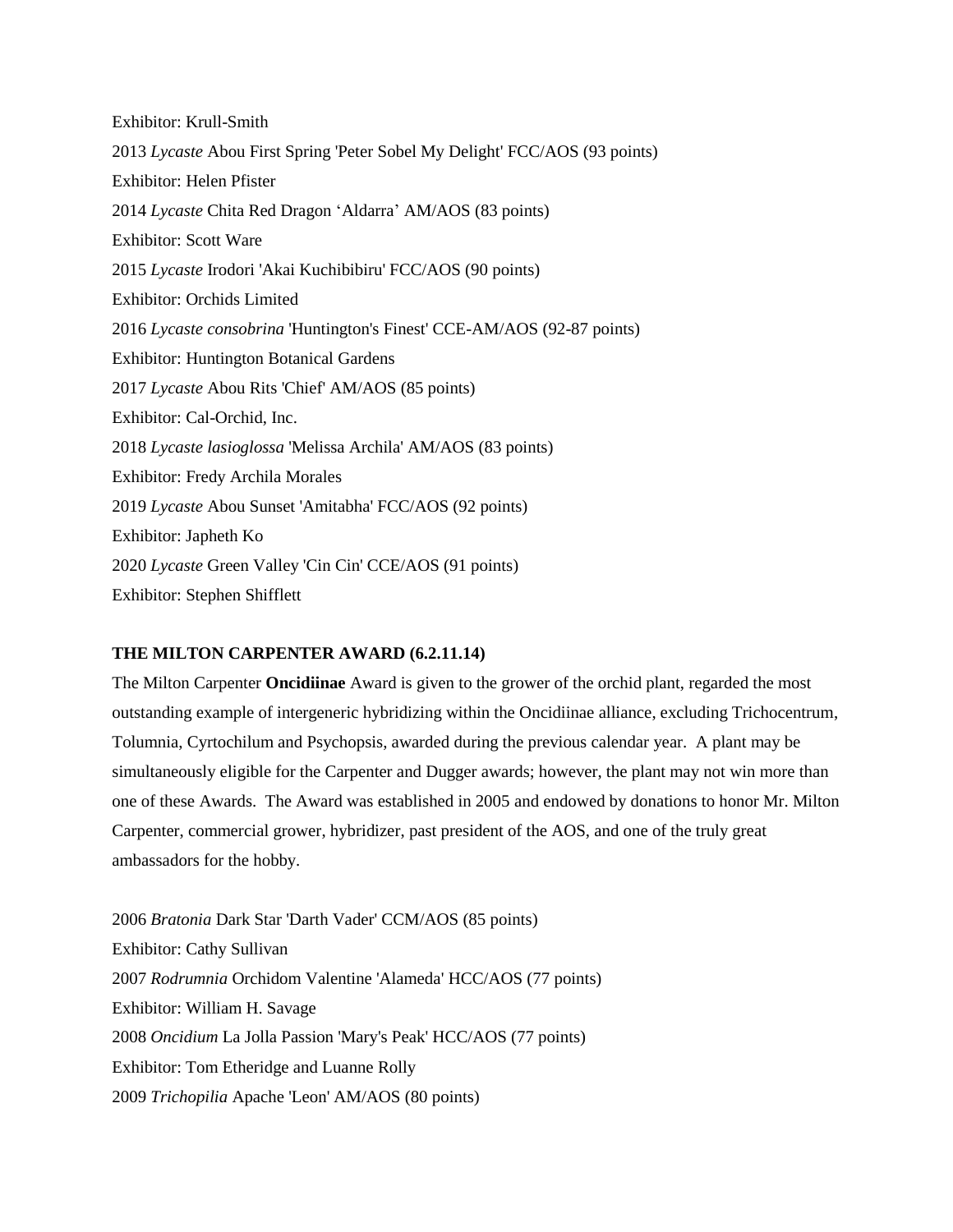Exhibitor: Phil & Ann Jesup 2010 *Cyrtocidium* Golden Ruffles 'Lovely Lady' AM/AOS (82 Points) Exhibitor: John Dunkleberger 2011 *Aspasium* Lovely Morn, AD/AOS Exhibitor: Helmut Rohrl; Hybridizer: Glen Barfield 2012 *Oncostelopsis* Pop Star 'Wine Heart' AM/AOS (80 points) Exhibitor: Sebastiao T. Nagase 2013 *Oncidesa* Walnut Valley Cloud Leopard 'Max & Bryon' AM/AOS (80 points) Exhibitor: Max Thompson & Bryon Rinke 2014 *Aliceara* Larry Sanford 'Patience" HCC/AOS (76 points) Exhibitor: Larry Sanford 2015 *Oncostele* Rising Sun 'Red Sun' AM/AOS (80 points) Exhibitor: Mauna Kea Orchids 2016 *Oncostele* Midnight Miracles 'Zita' AM/AOS (84 points) Exhibitor: Joseph J. Francis 2017 *Brassidium* Gilded Urchin 'Brianna' AM/AOS (81 points) Exhibitor: Carmen Flores Porras 2018 *Brassidomesa* Golden Stars 'Big Ben' AM/AOS (80 points) Exhibitor: Japheth Ko 2019 *Brassidomesa* Golden Stars 'Sierra City' AM/AOS (82 points) Exhibitor: Gold Country Orchids 2020 *Brassidomesa* Golden Stars 'Sonoma Gem' AM/AOS (82 points) Exhibitor: Gold Country Orchids

## **THE ERNEST HETHERINGTON AWARD (6.2.11.15)**

The Ernest Hetherington **Cymbidium** Award is given to the grower of the orchid plant, either standard, miniature or novelty hybrid, or species, regarded as the most outstanding example of the genus Cymbidium awarded in the previous calendar year. The award was established in 2006 and endowed by donations from the Cymbidium Society of America to honor Mr. Ernest Hetherington.

2006 *Cymbidium* Clarisse Pepper 'Rebecca' HCC/AOS (79 points) Exhibitor: Linsie Hu 2007 *Cymbidium* Winter Fire 'Frosty Tips' HCC/AOS ( Exhibitor: Ha Bui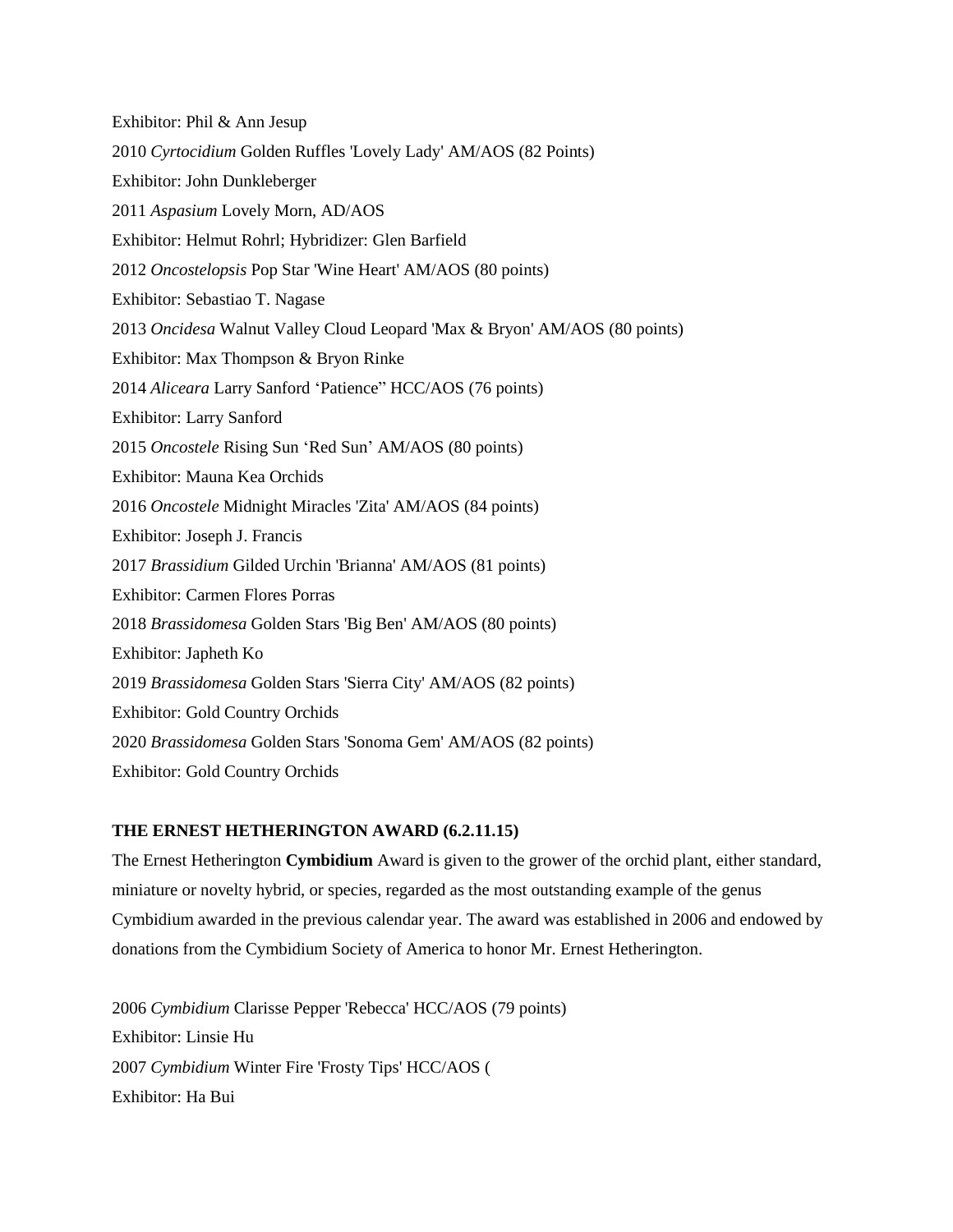2008 *Cymbidium* Gareth 'Latangar' CCE/AOS (90 points) Exhibitor: Virginia Rappold 2009 *Cymbidium* Devon Gala 'New Horizon' AM/AOS (88 points) Exhibitor: Dick & Carol Doran 2010 *Cymbidium* Kirby Lesh 'Cinnabar' AM/AOS (85 Points) Exhibitor: Greg Corrales 2011 *Cymbidium* Greek Goddess 'Aphrodite' AM/AOS (81 points) Exhibitor: Casa de las Orquideas 2012 *Cymbidium* Emeralds and Rubies 'Phyllis' AM/AOS (80 points) Exhibitor: Paul and Phyllis Chim 2013 *Cymbidium* Tower of Fire 'Sunset Flame' AM/AOS (82 points) Exhibitor: Weegie Caughlan 2014 *Cymbidium* Memoria Marvin Gaye 'Royale' AM/AOS (82 points) Exhibitor: Paul Chim 2015 *Cymbidium goeringii* 'Longfellow' AM/AOS (81 points) Exhibitor: Amy & Ken Jacobsen 2016 *Cymbidium* Fritz Wunderlich 'Sycamore Creek' AM/AOS (83 points) Exhibitor: Bill Robson 2017 *Cymbidium* Two Cents Plain 'Sandra Lynne' AM/AOS (81 points) Exhibitor: George Nakayama 2018 *Cymbidium* Geno's Gem 'Emerald Fire' AM/AOS (83 points) Exhibitor: John & Cheryl Jaworski 2019 *Cymbidium* Cali Night 'Geyserland' AM/AOS (87 points) Exhibitor: Dick & Carol Doran 2020 *Cymbidium* Geno's Gem 'Emerald Fire' CCE/AOS (97 points) Exhibitor: Krull-Smith

## **THE BILL THOMS AWARD (6.2.11.16)**

The Bill Thoms Award is given to the grower of the orchid plant, either species or hybrid, which is regarded as the most outstanding example of the **Bulbophyllinae** Subtribe awarded during the preceding calendar year. The award was established in 2007 and endowed by donations to honor Mr. Bill Thoms.

2007 *Bulbophyllum* Crownpoint 'Algonquin' AM/AOS (82 points) Exhibitor: F. Thomas Ott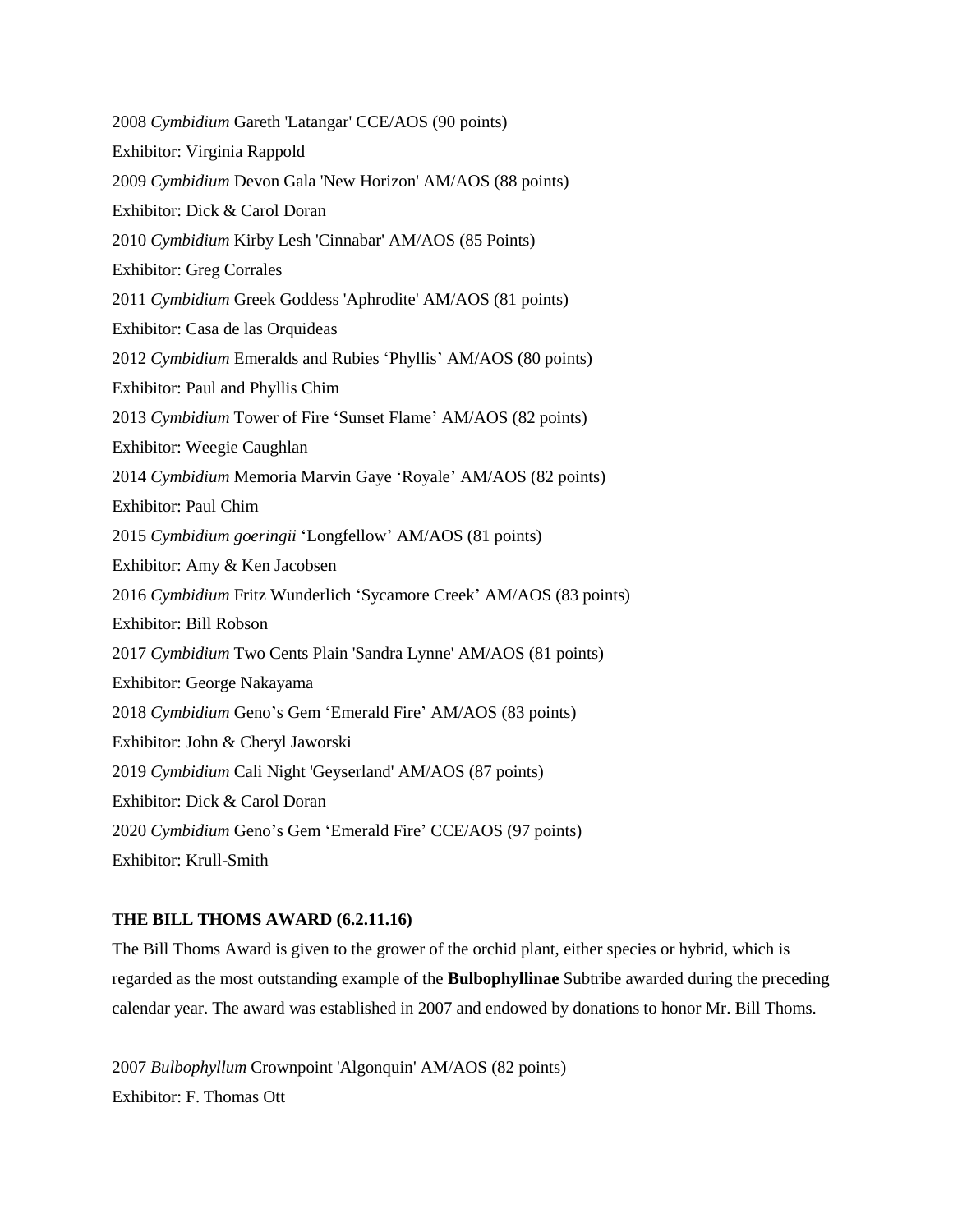2008 *Bulbophyllum* A-doribil Anna Roth 'Cherry' AM/AOS (81 points) Exhibitor: Bill Thoms and Doris Dukes 2009 *Bulbophyllum* Jim Clarkson 'Jackson Likens' FCC/AOS (90 points) Exhibitor: Pete & Joy Thompson 2010 *Bulbophyllum annandalei* 'Miss Dixie' AM/AOS (81 Points) Exhibitor: Barry Jones 2011 *Bulbophyllum graveolens* 'Paraiso Tropical' AM/AOS (82 points) Exhibitor: Carlos Fighetti 2012 *Bulbophyllum bicolor* 'Amanda' AM/AOS (82 points) Exhibitor: Michael Saar 2013 *Bulbophyllum longiflorum* 'A-doribil' AM/AOS (82 points) Exhibitor: Bill Thoms & Doris Dukes 2014 *Bulbophyllum grandiflorum* 'E-Lin' FCC/AOS (92 points) Exhibitor: Pei Tai Ta Orchids 2015 *Bulbophyllum* Walnut Valley Jersey 'Max & Bryon's Best' FCC/AOS (90 points) Exhibitor: Max Thompson & Bryon Rinke 2016 *Bulbophyllum hirundinis* 'Windy Hill's Fireworks' AM/AOS (83 points) Exhibitor: Marilyn & Brian LeDoux 2017 *Bulbophyllum falcatum* 'In Situ' CCE/AOS (95 points) Exhibitor: Jeff Tyler 2018 *Bulbophyllum* Dolores Smith 'Whisper Pretty in Pink' AM/AOS (87 points) Exhibitor: Laura Newton 2019 *Bulbophyllum medusae* 'Pacific Heights' CCE/AOS (94 points) Exhibitor: Katherine Leonard 2020 *Bulbophyllum* Wes Newton 'Big Bear' FCC/AOS (92 points) Exhibitor: Ryan Kowalczyk

## **THE FRANK SR. AND ELIZABETH JASEN AWARD (6.2.11.17)**

The Frank Sr. and Elizabeth Jasen Award is a monetary award given annually by the Board of Trustees to the grower of the orchid plant, either species or hybrid, regarded as the most outstanding example, species or hybrid, of the **Stanhopea alliance**; Acineta, Braemia, Coryanthes, Embreei, Gongora, Houlletia, Kegeliella, Lacaena, Lueddemannia, Paphinia, Peristeria, Polycycnis, Schlimia, Sievekingia, Soterosanthus, Stanhopea and their intergeneric hybrids, awarded during the preceding calendar year. The award was established in 2012 and endowed by the Jasen family to honor their parents Frank Sr. a long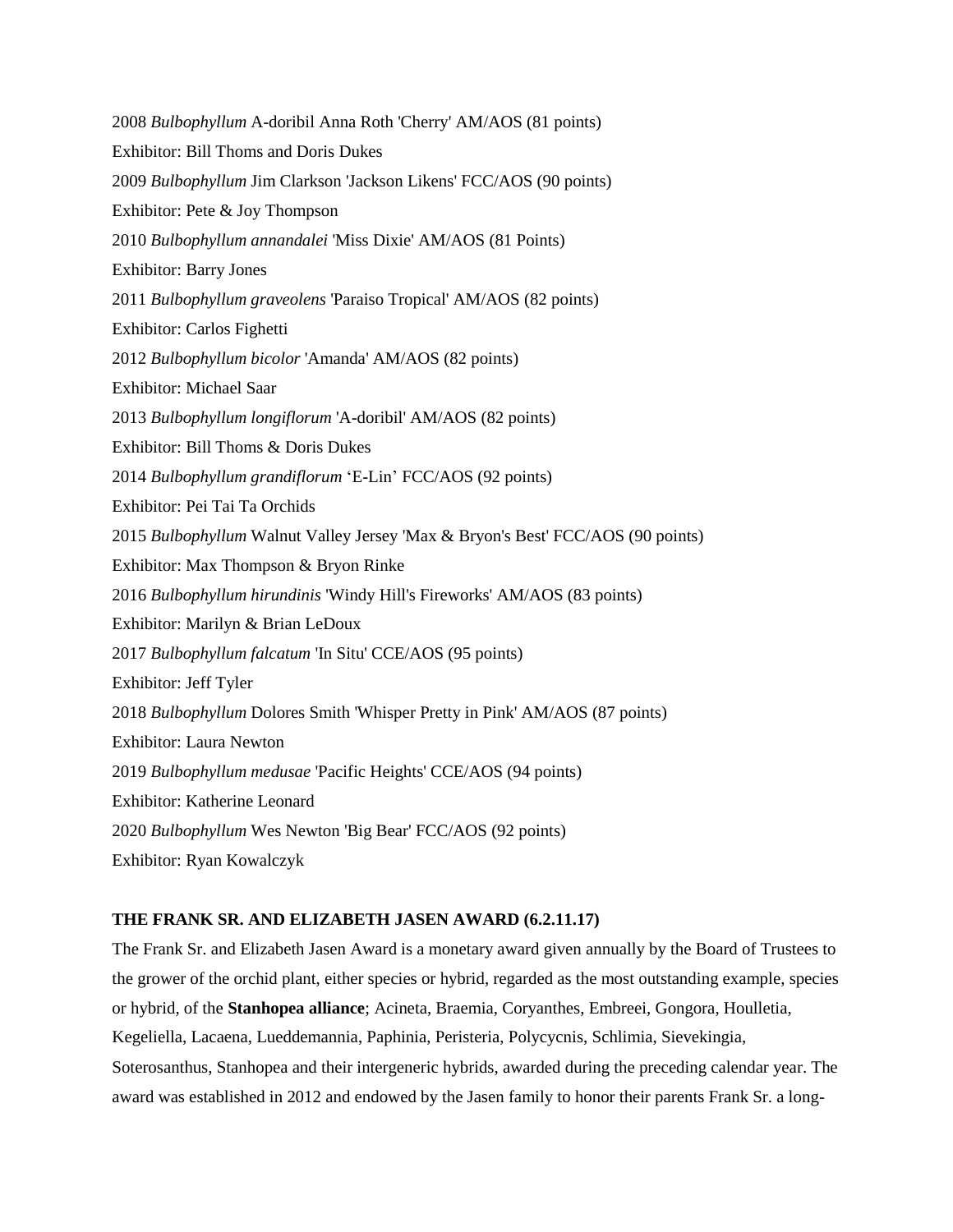time avid but amateur orchid grower and Elizabeth (Betty) Jasen. The award honors the grower that dares to grow unique and unusual orchids and the spouse that tolerates and helps nurture the grower's hobby.

2014 *Stanhopea* Assidensis 'Christina Bagiscan' AM/AOS (82 points) Exhibitor: Judith Neufeld 2015 *Paphinia* Wild Thing 'Velvet Lady' AM/AOS (87 points) Exhibitor: Susan & Greg Tompkins 2016 *Aciopea* Memoria Mario Ferrusi 'Toronto Judging Centre' AM/AOS (82 points) Exhibitor: Doris N. Jensen, PhD 2017 *Stanhopea wardii* 'Reina Isabel' AM/AOS (83 points) Exhibitor: Leticia Gallegos 2018 *Gongora catilligera* 'Charlotte Ann Wheeler' AM/AOS (82 points) Exhibitor: Terry Letendre 2019 *Aciopea* Ecuagenera Passion 'Aidan' AM/AOS (81 points) Exhibitor: William Jasen 2020 *Coryhopea* Red Martian 'Shogun Hawaii' AM/AOS (80 points) Exhibitor: Shogun Hawaii- Matthias Seelis

#### **THE FUCHS FAMILY AWARD (6.2.11.18)**

The Fuchs Family award is given to the most outstanding example of the genus **Vanda** as currently circumscribed, species or hybrid, awarded during the previous calendar year. Intergeneric hybrids are excluded from consideration. A plant may be simultaneously eligible for both the Fukumura and the Fuchs Awards; however, the plant may not win more than one of these Awards. The award was established and endowed by the West Palm Beach Judging Center in 2016 to honor the Fuchs family for their hybrids, awards, and being great ambassadors for AOS over three generations.

2015 *Vanda* Trevor Rathbone 'Passion' AM/AOS (83 points) Exhibitor: Mark Licht 2016 *Vanda* Fuchs Blue 'Redland Sky' FCC/AOS (94 points) Exhibitor: R.F. Orchids, Inc. 2017 *Vanda* Will Riley 'Crownfox Raspberry' AM/AOS (82 points) Exhibitor: R.F. Orchids, Inc. 2018 *Vanda* Motes Purple Rain 'Darkness at Noon' HCC/AOS (78 points) Exhibitor: Motes Orchids, Inc.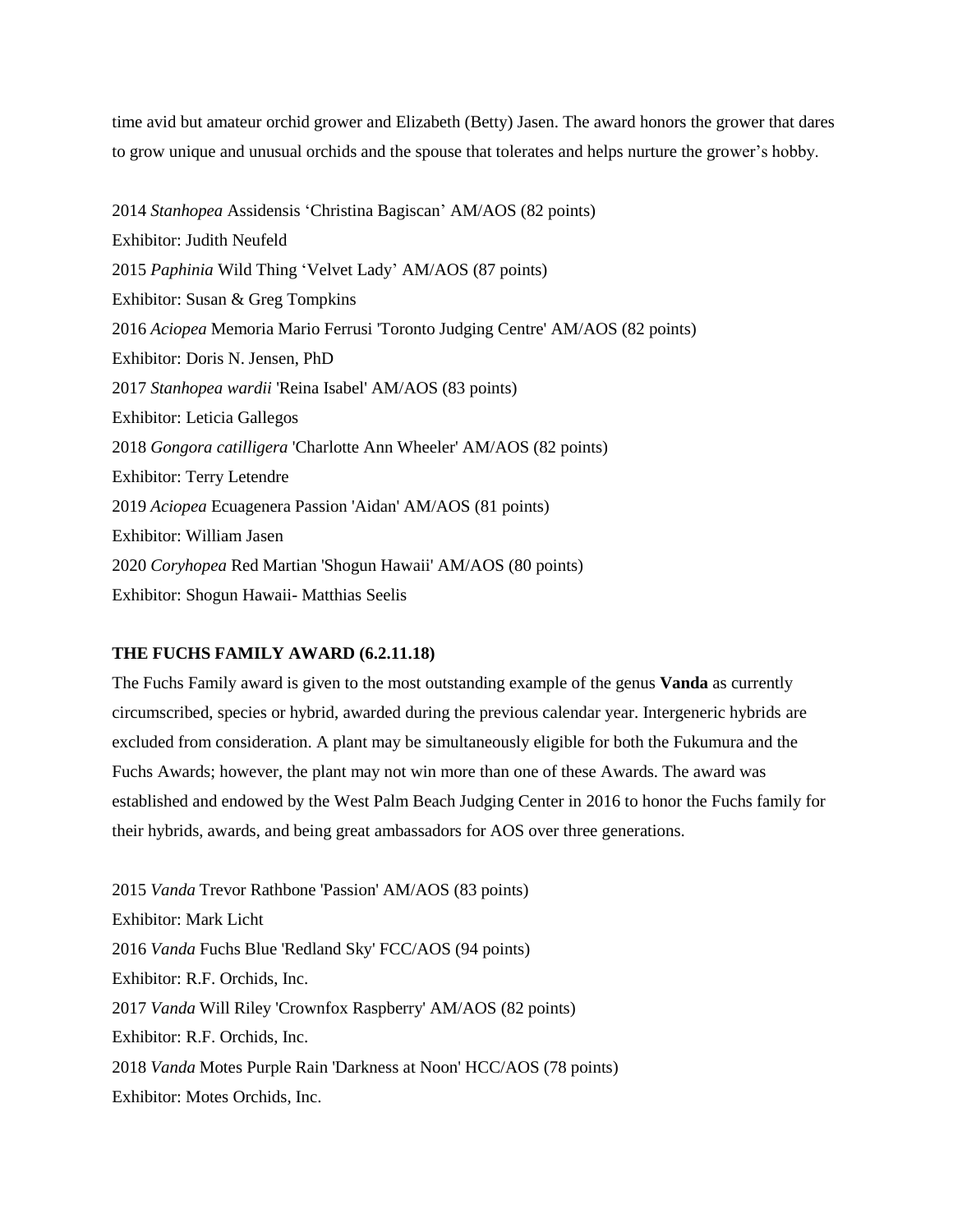2019 *Vanda* John De Biase '4N Orchids' CCE/AOS Exhibitor: 4N Orchids 2020 *Vanda* Jim Krull 'Thanksgiving Day' AM/AOS (85 points) Exhibitor: Krull-Smith

#### **THE WALTER OFF EXHIBIT AWARD (6.2.11.19)**

The Walter Off **Exhibit** Award is given to an AOS Show Trophy Award, Silver Certificate or Gold Certificate or Educational Award which is recognized as the most outstanding example of these types of awards given at an AOS sanctioned orchid show located in the United States and its territories (including the District of Columbia, Puerto Rico, the United States Virgin Islands, Guam, other recognized territories) or in Canada awarded during the previous calendar year. The Award shall be determined based upon the submissions of photograph(s) from each judging center of its nomination for the award. This award was established in the fall of 2017 and endowed by donations to honor Walter Off, exhibitor and teacher of exhibition.

2017 'Western North Carolina' ST-GC (91 points) Exhibitor: Western North Carolina Orchid Society 2018 'MOS 2018' ST/AOS (84 points) Exhibitor: Sarah Hurdel, Owen Humphrey 2019 'What A Society Can Do' ST-GC (91 points) Exhibitor: Orchid Society of Coral Gables 2020 'Happy Valentine's Day' ST-SC (86 points) Exhibitor: Maryland Orchid Society

#### **THE PAUL AND MARY STORM AWARD (6.2.11.19)**

The Paul and Mary Storm Award is given to the grower of the orchid plant which is regarded as the most outstanding example of a hybrid with at least one valid **Myrmecophila** species and/or the following former **Schomburgkia** species now classified in the genus Laelia: colombiana, heidii, elata, gloriosa, lueddemannii, lyonsii, marginata, moyobambae, rosea, schultzei, splendida, superbiens, undulata,or weberbaueriana in its background, awarded during the previous calendar year. The award was established in 2017 and endowed by friends of Paul and Mary Storm. The award honors hybrids that are not intended to be round, full flowers.

2017 *Myrmecocattleya* Monte Bello 'Julio David' AM/AOS (80 points)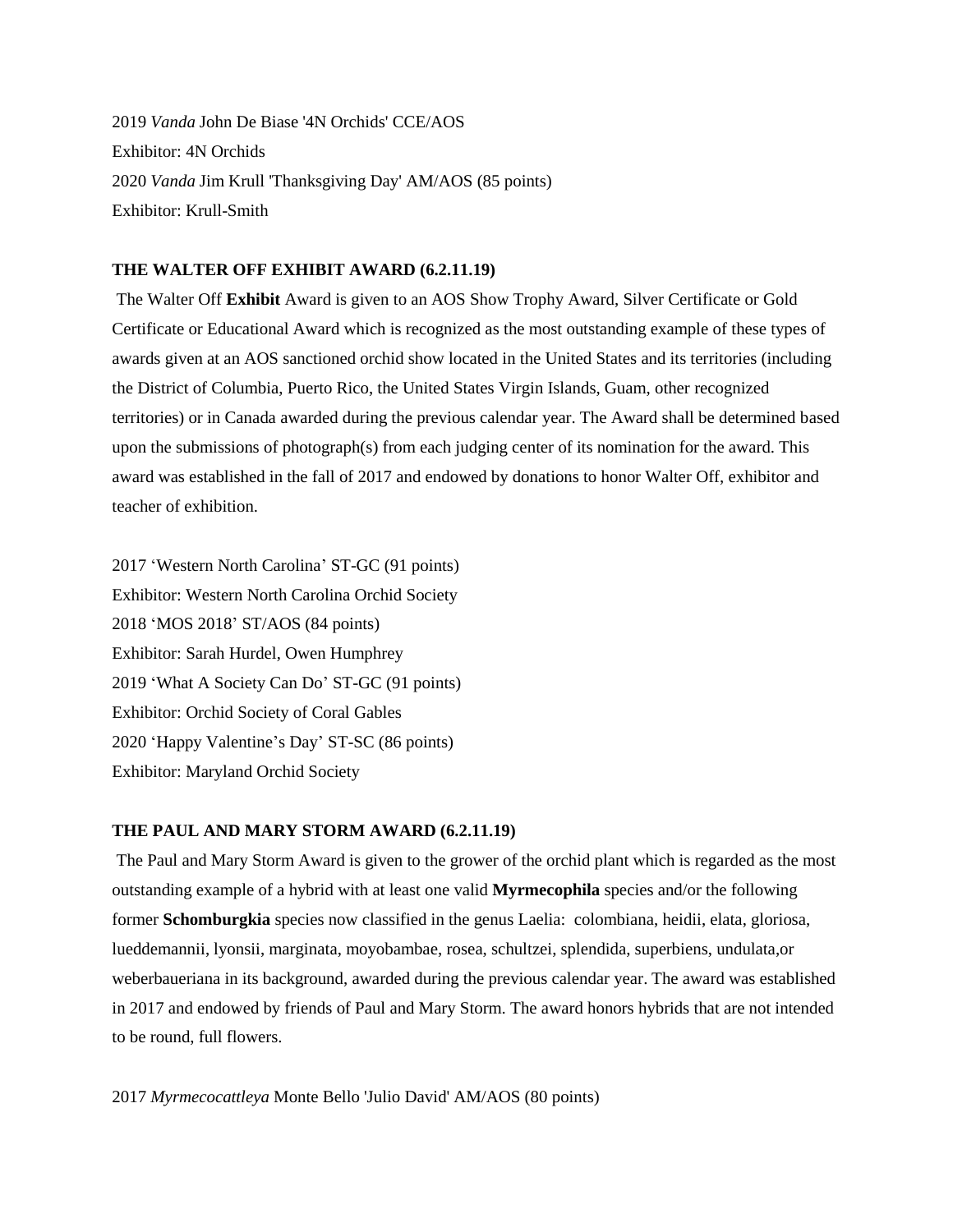Exhibitor: Julio David Rios 2018 *Rechingerara* Honky Tonk Woman 'Crownfox' AM/AOS (82 points) Exhibitor: R.F. Orchids, Inc. 2019 *Myrmecocattleya* Erin Courtney's Suncoast 'Soulful' AM/AOS (85 points) Exhibitor: Jim Roberts - Florida SunCoast Orchids 2020 *Myrmecocattleya* Monte Bello 'Julio David' AM/AOS (80 points) Exhibitor: Julio David Rios

## **THE MARTIN MOTES ORCHID BREEDER'S AWARD (6.2.11.21)**

The Martin Motes Orchid Breeder's Award is given to the breeder and exhibitor of the best **Award of Distinction or Award of Quality** awarded during the preceding calendar year. No judging center nominations are necessary for this award as all AD and AQs are eligible. The goal is to encourage hybridizers and growers to exhibit their work and to make more hybrids. This award for a single AD or AQ differs from the AOS Hybridizer's Award which recognizes a lifetime of hybridizing efforts. As with ADs and AQs, if the hybridizer and exhibitor are different, the prize will be divided equally between them.

2017 *Vanda* Will Riley (Crownfox Gold 'Elegant' FCC/AOS x Crownfox Goliath 'Full Moon' AM/AOS) AQ/AOS Exhibitor: R.F. Orchids, Inc. 2018 *Phalaenopsis bellina* ('Jim Krull' AM/AOS x 'Judy Smith') AQ/AOS Exhibitor: Krull-Smith 2019 *Paphiopedilum* Leucofroyae (*godefroyae* 'Krull's Black Cherry' AM/AOS x *leucochilum* 'Ponkan' AM/AOS) AQ/AOS Exhibitor: Krull-Smith 2020 *Vanda* Nanette Zapata (Barbara Prozzillo 'Crownfox' AM/AOS x Adelaide Skoglund 'Bill's Delight' AM/AOS) AQ/AOS Exhibitor: R.F. Orchids, Inc.

## **THE MARIO AND CONNIE FERRUSI AWARD (6.2.11.22)**

The Mario and Conni Ferrusi Award is given to the grower of the orchid plant, which is regarded as the most outstanding example of **Masdevallia, Dracula, or Dracuvallia**, awarded during the preceding calendar year. A plant may be simultaneously eligible for the both the Ferrusi and the Luer Awards; however, the plant may not win more than one of these awards. The Award was established in 2018 and